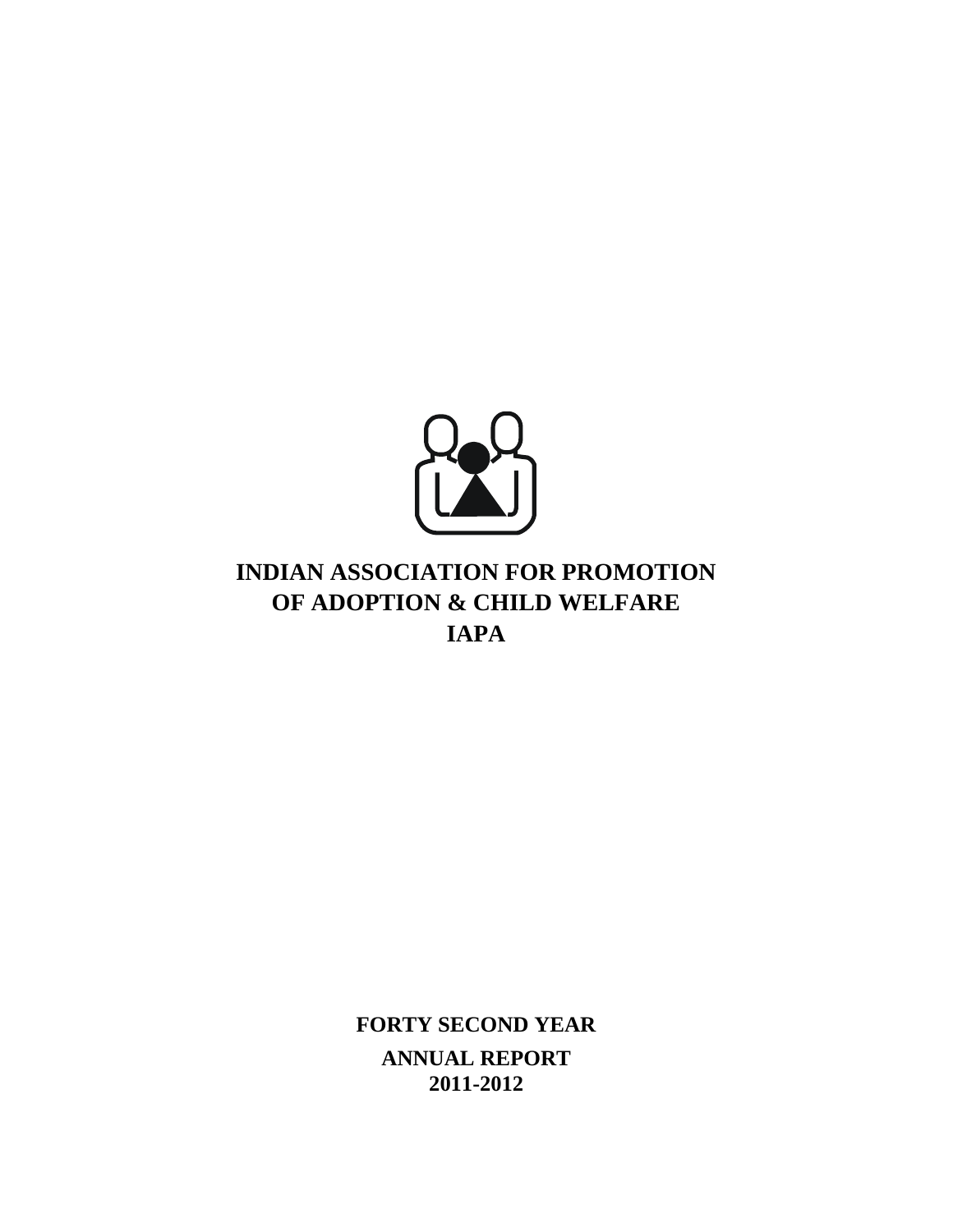## **VISION**

 The **VISION** of **IAPA** is for every **CHILD** to grow up with love and nurturance in the permanent security of a family; to have the opportunity for education and all-round development in a supportive environment.

# **MISSION**

 **IAPA MISSION** is to secure a nurturing family environment for the **CHILD,** so deprived, to preserve and strengthen the family of the **CHILD** facing crisis that destabilizes normal functioning, to provide assistance for education and opportunities for self-development of the marginalised **CHILD** through a range of supportive programmes, which enrich personality and enhance physical and emotional health and to work towards families' empowerment.

To engage in awareness creation, capacity building and advocacy for better standards in **CHILD** care services and to work at the levels of policy, practices and procedures to assure the **CHIILD** his/her rights to family, education and participation.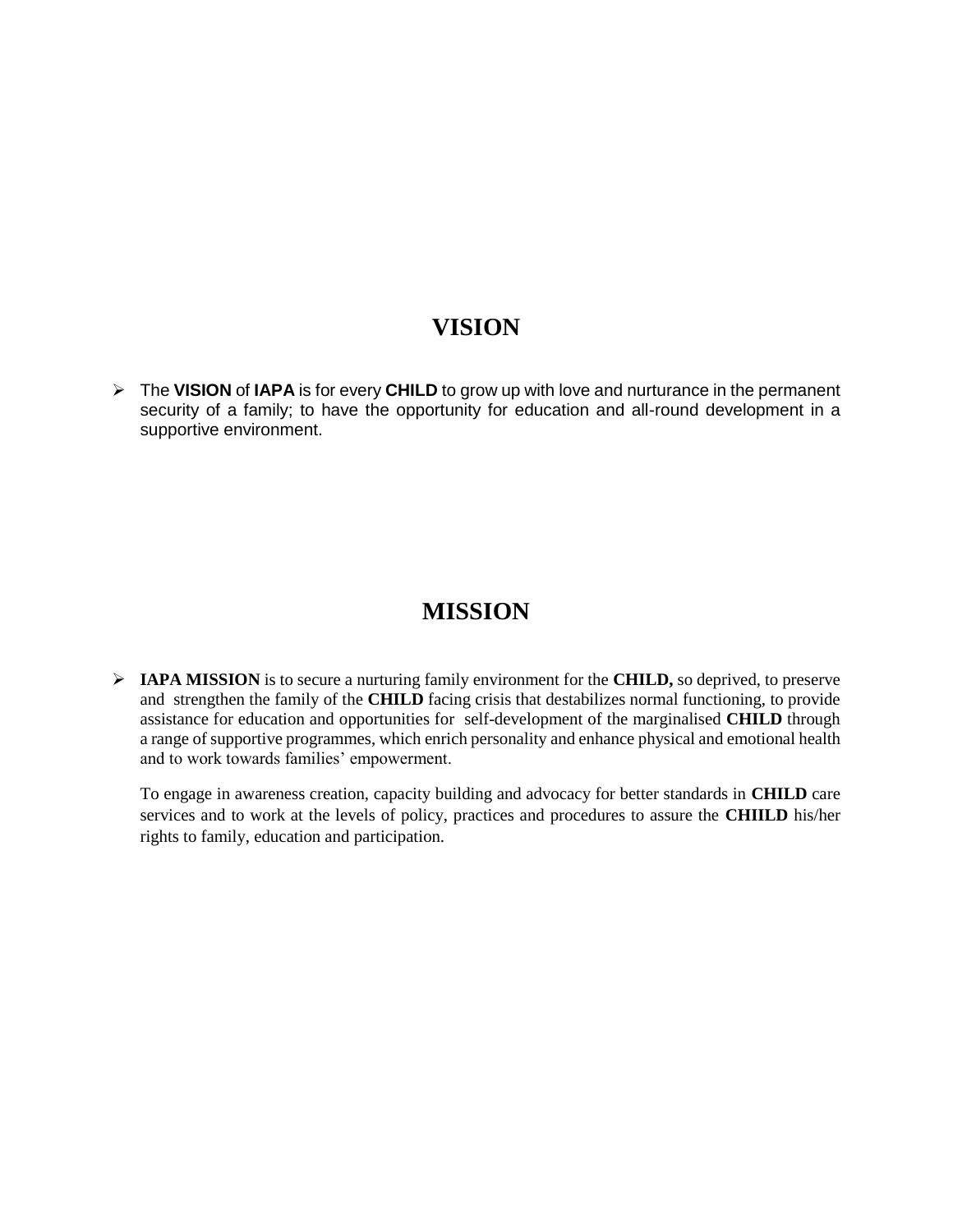# **परवरीश और पररवार हर बच्चे का अधिकार**

**"Every child deserves a bright future"**

# **HOW CAN YOU HELP?**

- **Foster a child awaiting adoption.**
- **Support a child in long term foster care.**
- **Sponsor the education of a child.**
- **Support the medical needs of children in our care.**
- **Donate / Volunteer to support our various services.**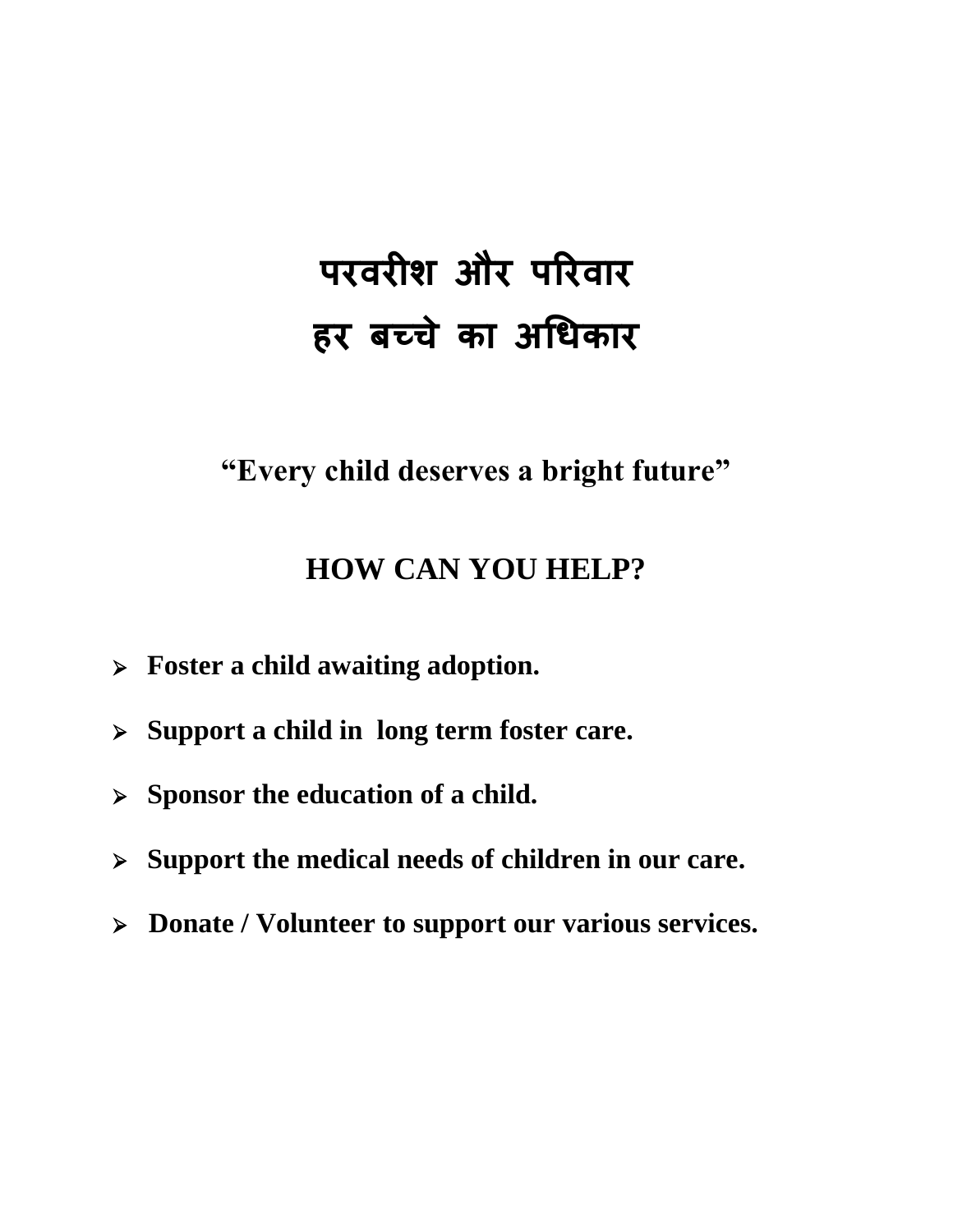

DTP typesetting & Xerox/Offset Prtg. 300-9/2012 by Maria Computer Services Tel: 2444 3708 \*\*\*Mobile : 98195 72285 e-mail : [mariacomputerservices@gmail.com](mailto:mariacomputerservices@gmail.com)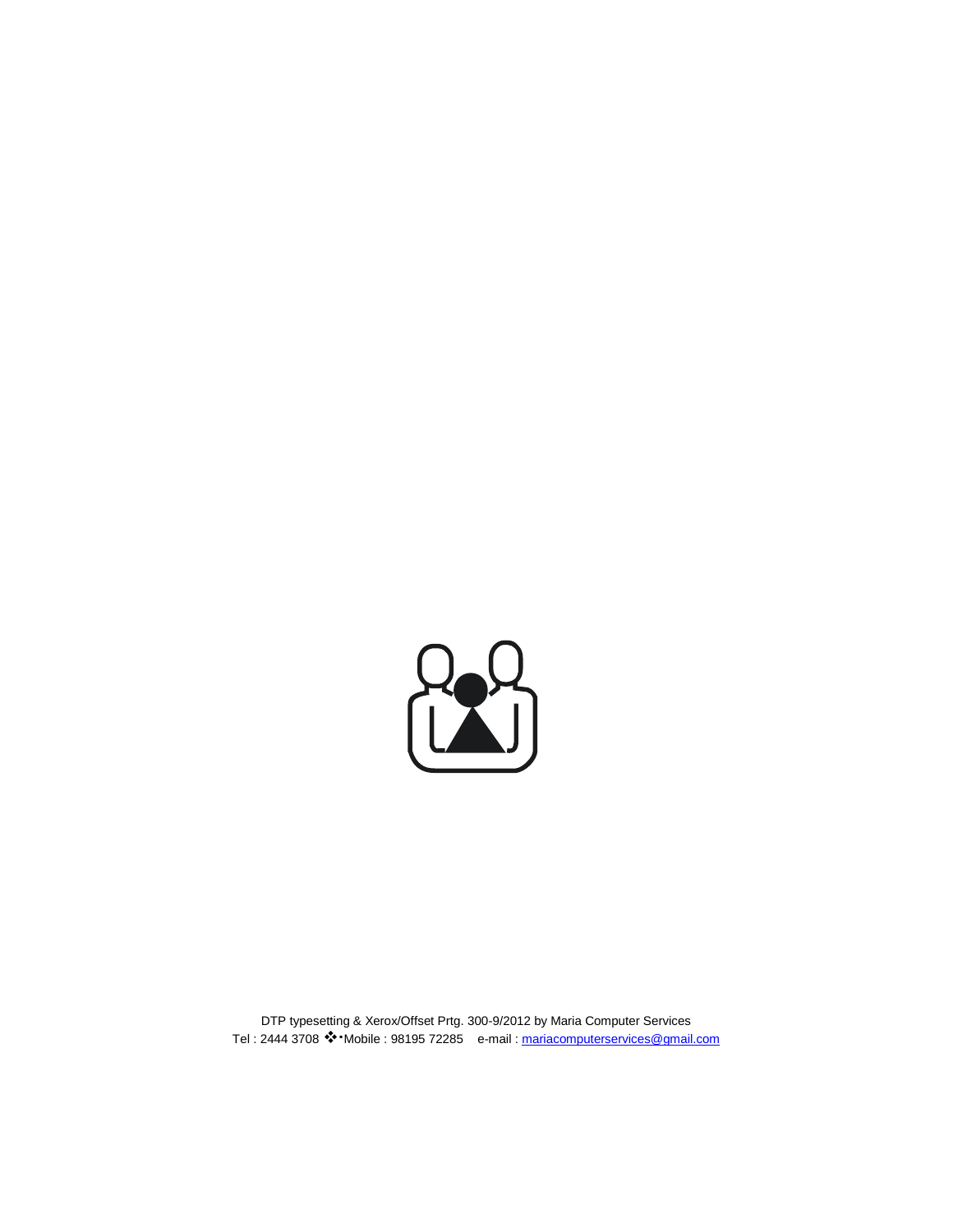

Indian Association for Promotion of Adoption & Child Welfare 7, Kanara House, Mogul Lane, Matunga (W), Mumbai 400 016 Tel.: 2430 7076 Telefax: 2437 4938 Email: [iapa@mtnl.net.in](mailto:iapa@mtnl.net.in)

#### ANNUAL REPORT & AUDITED STATEMENT OF ACCOUNTS FOR THE YEAR ENDING 31ST MARCH 2012

Income Tax Exemption Certificate No. DIT (E) / MC / 80G / 1876 / 2007 / 2008-09 VALID FROM 01/04/2008 TO 31/3/2011 FCRA No. 083780369

Registered under the Societies Registration Act XXI of 1860 : No. BOM / 37 / 1971 and The Public Trust Act of 1950 Registration No. F-2230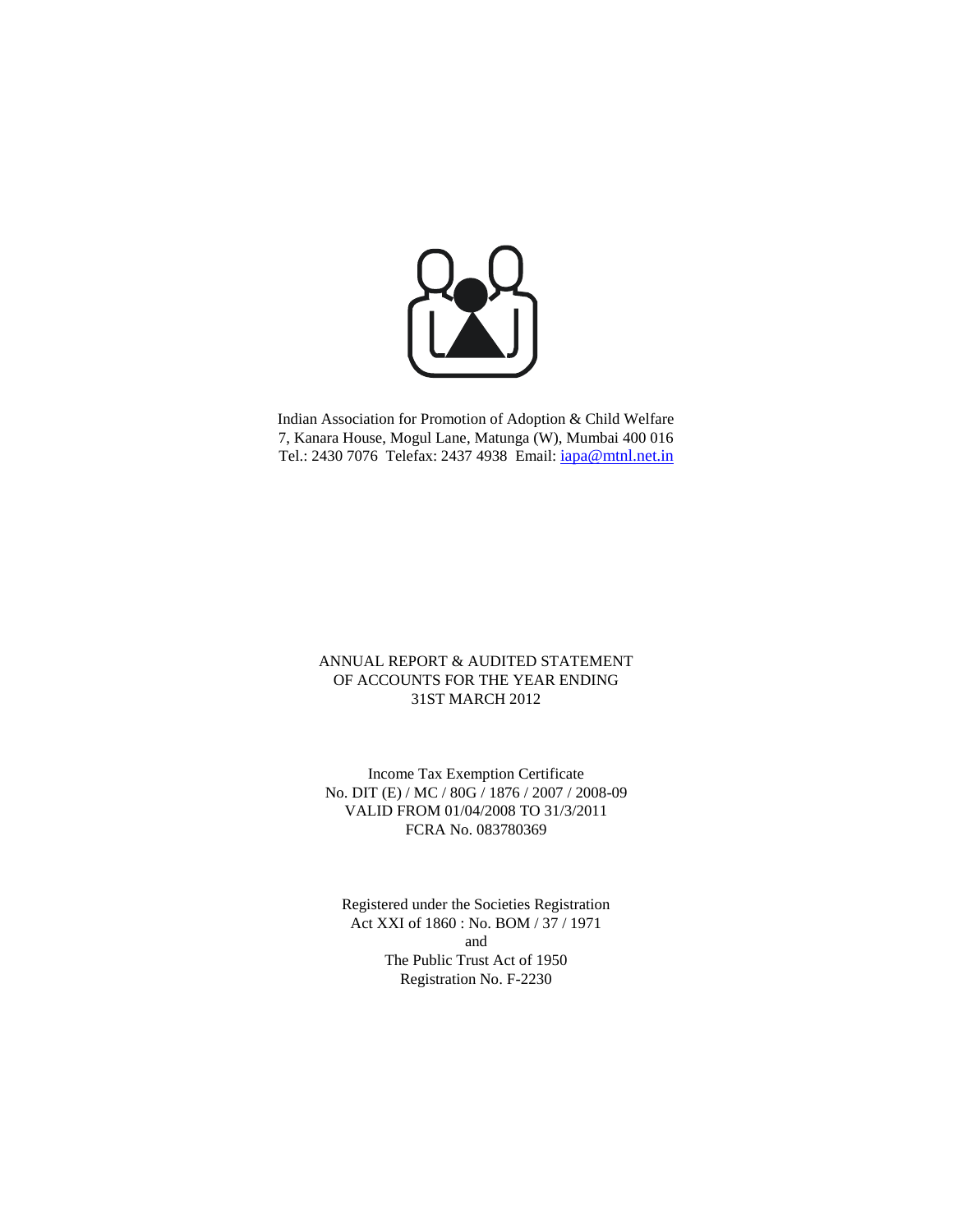#### **Indian Association for Promotion of Adoption & Child Welfare (IAPA)**

HEAD OFFICE : Flat-7, Kanara Br. C.H.S. Ltd., Mogul Lane, Matunga (W), Mumbai 400 016 E-mail : iapa@mtnl.net.in Phone : 2430 7076 Telefax : 2437 4938

PROJECT OFFICE : 40, West Khetwadi BMC School Khetwadi 5th Lane, Girgaum, Mumbai 400 004 E-mail : iapakhetwadi2@gmail.com Phone : 2388 5981 Telefax : 2389 4106

**Website : [www.iapacw.org](http://www.iapacw.org/)**

#### **CHAPTERS of IAPA**

Vidarbha Chapter : Varadaan C/o. 349/2, Maharashtra Gandhi Smarak Nidhi Bajaj Nagar Nagpur - 440 010 Phone : 0712-5640687 Email [: varadaan\\_ngp@yahoo.com](mailto:varadaan_ngp@yahoo.com)

#### MARATHWADA CHAPTER :

Sakar Flat No. R-2 Chandrapushpa Sankul Kalda Corner, New Shreyanagar Aurangabad - 431005 Phone : 0240-2347099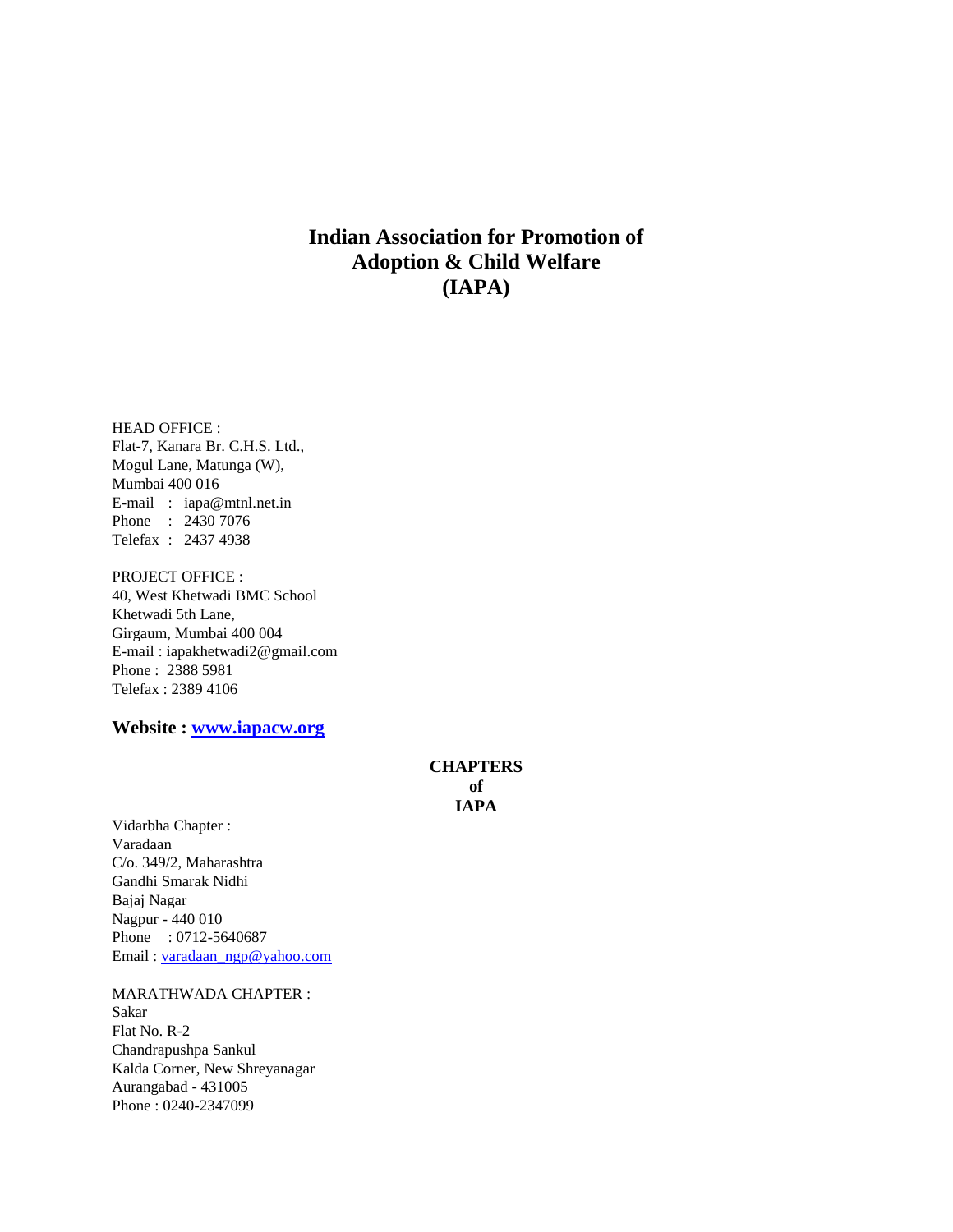#### **INDIAN ASSOCIATION FOR PROMOTION OF ADOPTION & CHILD WELFARE (IAPA) ANNUAL REPORT – 2011-2012**

#### PRESIDENT'S MESSAGE :

All of us, at **IAPA**, are happy to present the Annual Report for the year 2011 – 2012 and share with you the programmes and interventions for the year.

**IAPA** continues its efforts and commitment to promote the "Family Strengthening and Non-Institutional Alternative Care" approach for children and families 'At Risk'. At the micro grassroots level, the organization works through Adoption, Foster Care, Bal Sangopan Yojana, Sponsorship and other Community Outreach Programmes in schools and urban communities. At the macro level, **IAPA** worked for the Awareness and Advocacy for the promotion of Adoption and Prevention of Unsafe Abandonment of children. Some short spot message films have been prepared, which create awareness on this subject. A film on the work of **IAPA** and its interventions, has also been prepared, which can be used with different target groups for awareness generation as well as with the corporate sector for fund raising. **IAPA** and its team organized meetings, talks and capacity building programmes towards this goal. **IAPA** is also active in networking and collaboration with other Adoption organizations through the Federation of Adoption Agencies. At the policy level, **IAPA** was part of the review of the Bal Sangopan Yojana and partnered with the State Government for the revised scheme and guidelines.

The **IAPA** continued to maintain an integrated, holistic and systems approach to Child Protection and Family Support interventions. The work of **IAPA** has been possible with your support, contribution and collaboration.

We look forward to this Association even in the future.

With Best Wishes from all of us at **IAPA**.

Dr. Nilima Mehta President, **IAPA**.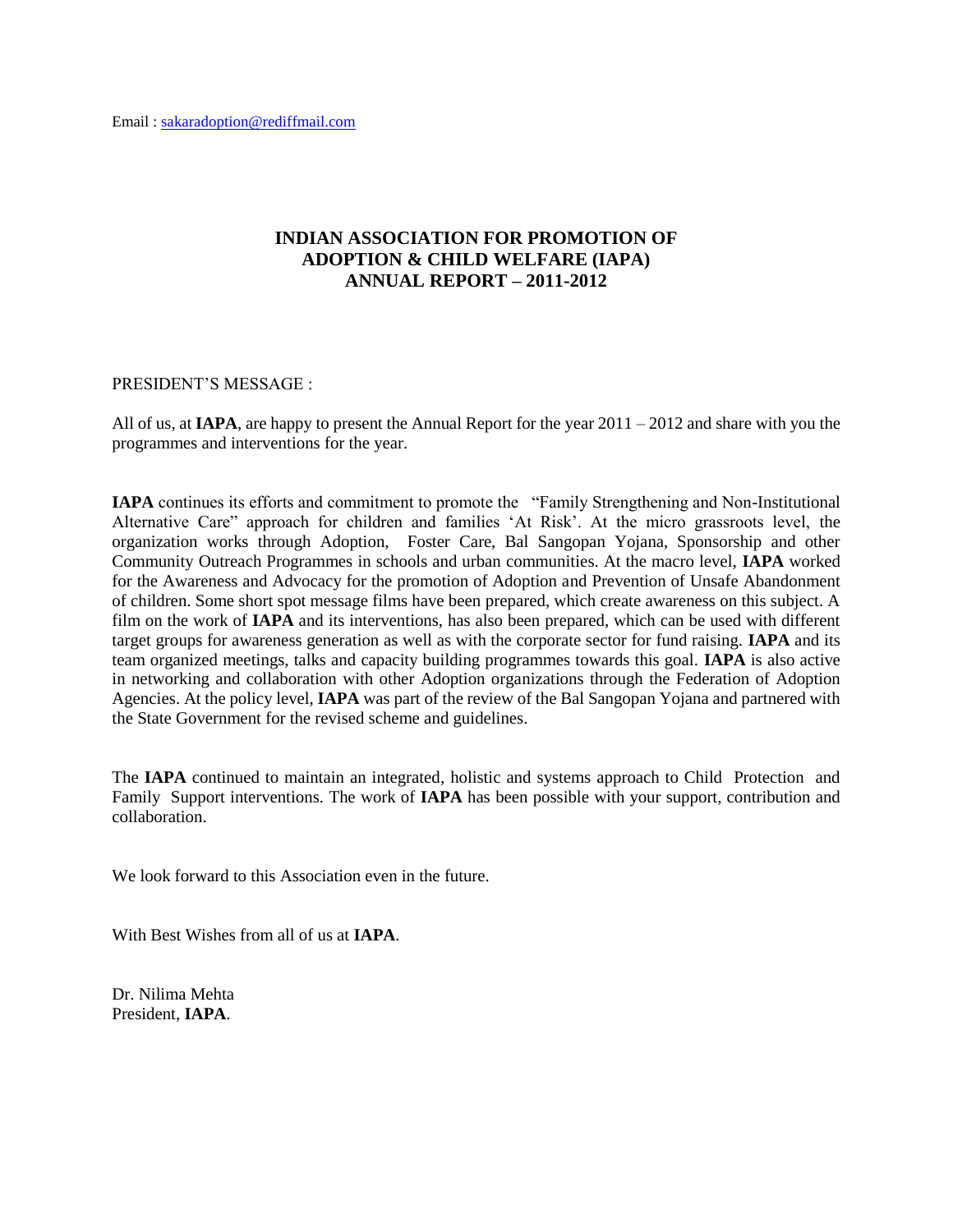#### **INTERVENTION PROGRAMMES**

#### **FOSTER CARE & ADOPTION FOR THE CHILD WITHOUT PARENTAL CARE**

#### **EDUCATIONAL SPONSORSHIP FOR THE UNDERPRIVILEGED CHILD `**

#### **FAMILY ASSISTANCE FOR THE CHILD IN FAMILY CRISIS FAMILY PRESERVATION & EMPOWERMENT ALTERNATIVE FAMILY CARE**

#### **CHILD GUIDANCE CENTRE PROMOTION OF EMOTIONAL HEALTH FOR THE STUDENT COMMUNITY**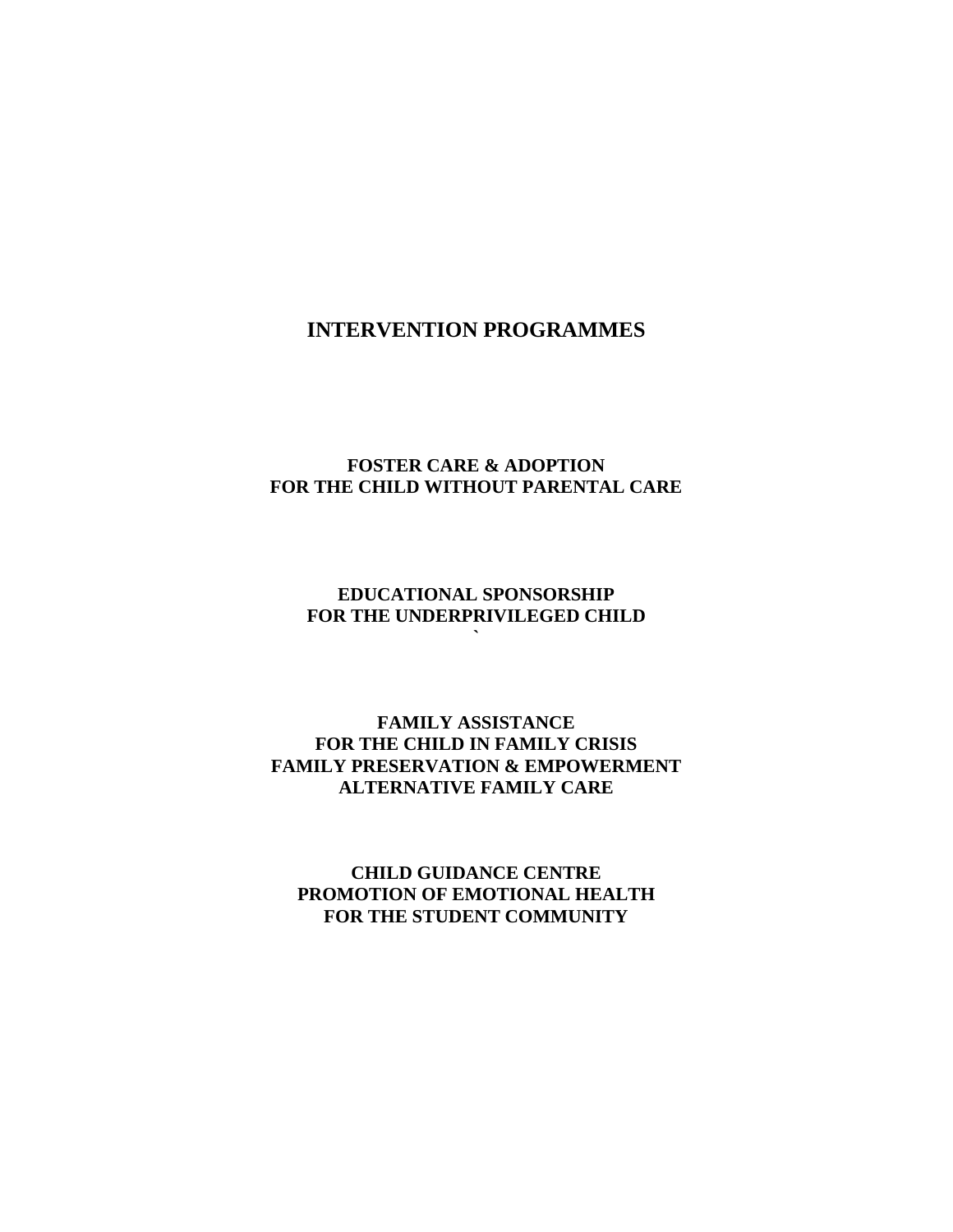#### **FOSTER CARE & ADOPTION**

The primary goal of promoting adoption continues encompassing a number of programmes and activities. These are primarily meant for children who are orphaned, abandoned or relinquished. Adoption in a suitable family through the established social and legal process is the first choice. Most of the children, who come under our care, find forever homes. However there are some children left behind. Due to their very special needs or their age, a suitable adoptive family has been unavailable. In such cases the children have continued to be cared for by our foster families or are moved to an institution for specialized care, where their disabilities are looked after under one roof.

The services range from Awareness Creation for adoption, Outreach efforts to prevent child abandonment, Pre Adoption and Post Adoption counselling to facilitate child placement and his/her assimilation in the family. All-out efforts are undertaken to safeguard and protect the best interests of the child from the time he or she is received, through the process of adoption and thereafter.

#### **Foster Family Care :**

Children received by **IAPA** for care and rehabilitation are placed in the personalized care of foster families. This service includes: recruitment and orientation of suitable families and on-going support and supervision of the families to ensure quality care. Temporary foster family care to children is also provided wherever the possibility exists for the relinquishing parent/s to reconsider their decision of surrendering their child. The mandated 2/3 months period for reconsideration provides time and space to the parent/s for reflection. With support and guidance, 5 such relinquishments were reverted.

The foster families remain our pillars of strength. We salute their devotion towards the children in their care. We are also grateful to the doctors attending to our fostered children and donors, individuals and organizations for their services, material and financial support.

#### **Foster Families active over the year 2011-2012**

| Number of families who fostered children            | I ( )      |
|-----------------------------------------------------|------------|
| Recruitment of new families and their               |            |
| orientation,                                        |            |
| Capacity building for foster families $-$ a lecture |            |
| demo on Yoga                                        | $3*$       |
| Medical check-up for family members of the          | All family |
| fostering families                                  | members    |

- \* a. Lecture demonstration on keeping fit and stress management through Yoga.
	- b. Discussion on interpersonal relationship and communication
	- c. Talk on psychosocial needs of children.

#### **Children fostered during the year 2011 - 2012**

| Sr.No. | Children in foster families       | Male | Female | Total |
|--------|-----------------------------------|------|--------|-------|
|        | Children awaiting adoption        |      |        |       |
|        | from previous year/s              |      |        |       |
| 2      | Children received during the year |      |        | 17    |
|        | Children with special needs in    |      |        |       |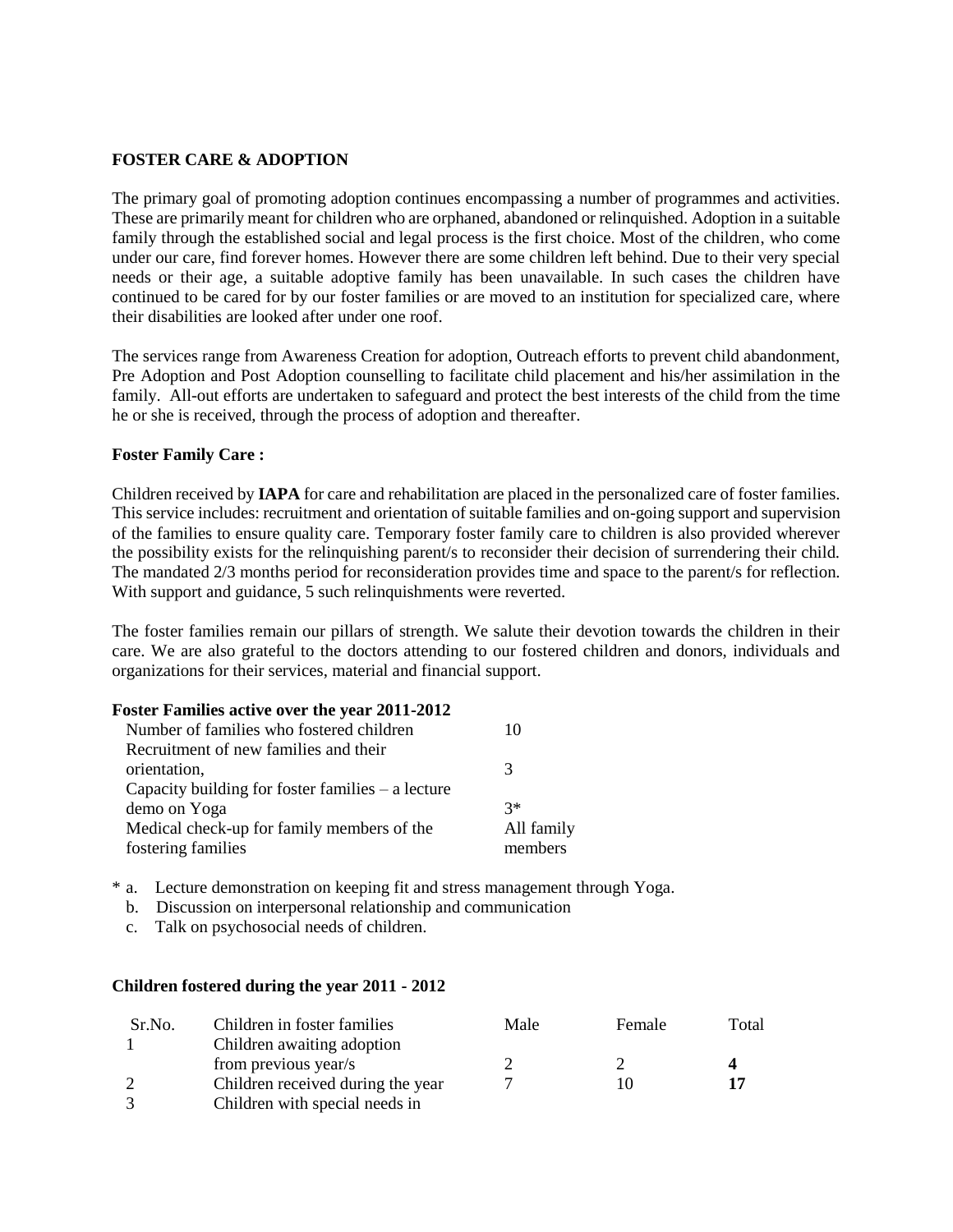| permanent foster care |  |  |
|-----------------------|--|--|
| <b>Grand Total</b>    |  |  |

#### **Children Fostered & Restored with Biological Parents**

| Male | Female | Total |
|------|--------|-------|
|      |        |       |

Five children were happily restored to their birth parents. The time given to the birth-parents to re-consider their decision to claim the child proved to be of great value. The relief from the immediate pressures of the child's care along with the assurance and support from the agency that the child can remain in foster care much beyond three months, allowed the parents the crucial space.

#### **ADOPTION SERVICES**

#### **A brief description & statistics on adoption-related programmes and activities :**

**Services Prior to Adoption** : Continuous stream of inquiries nationally and internationally, over the phone, by mail or in person from potential adopters and their relatives, are attended to. Some result in registration for adoption. Pre adoption orientation meetings for a group of registered prospective adoptive parents (PAPs) are held, with an adoptive parent serving as a resource person along with the staff. Apart from dissemination of information and guidance collectively, these meetings are cathartic, as parents discover that their doubts and fears are not unique and nothing to be ashamed of.

| Sr. No | <b>Pre-Adoption Service</b>                            | Reach |
|--------|--------------------------------------------------------|-------|
|        | Enquiries attended in person at the <b>IAPA</b> office | 123   |
|        | Enquiries attended by mail                             | 70    |
| 3      | Enquiries attended on telephone                        | 200   |
|        | Families registered for adoption                       | 14    |
|        | Orientation meetings with prospective adopters         |       |
|        | in groups                                              | 04    |

**Adoption Placement** : Is a process involving: Counselling and guiding birth parents; Pre-adoption counselling; of PAPs; Preparation of Home Study report; Identification of a suitable child; Completing the legal process in the competent Court; Help with Registration of the Adoption Deed and obtaining a Birth Certificate.

| <b>Children placed in Adoption</b>                | In-<br>Country |   | Inter-<br>Country |  |
|---------------------------------------------------|----------------|---|-------------------|--|
|                                                   | M              | F | M                 |  |
| Placement – matching of adoptive parents          |                |   |                   |  |
| $\&$ child in <b>IAPA</b> care                    | 4              | 5 |                   |  |
| Placement – matching of adoptive parents          |                |   |                   |  |
| & child from another agency                       |                |   |                   |  |
| Placement of the child with the intending family, |                |   |                   |  |
| pending completion of the Court procedures        |                |   |                   |  |
| TOTAL                                             | 6              |   |                   |  |
| GRAND TOTAL                                       |                |   |                   |  |

**Post-Adoption:** Following legalization, the court - mandated follow up reports on the adoption placements for two years are maintained at the individual level. Other activities are organized at the group level on a continuing basis. These have included organization of an Annual 'Family Meet'; holding of interactive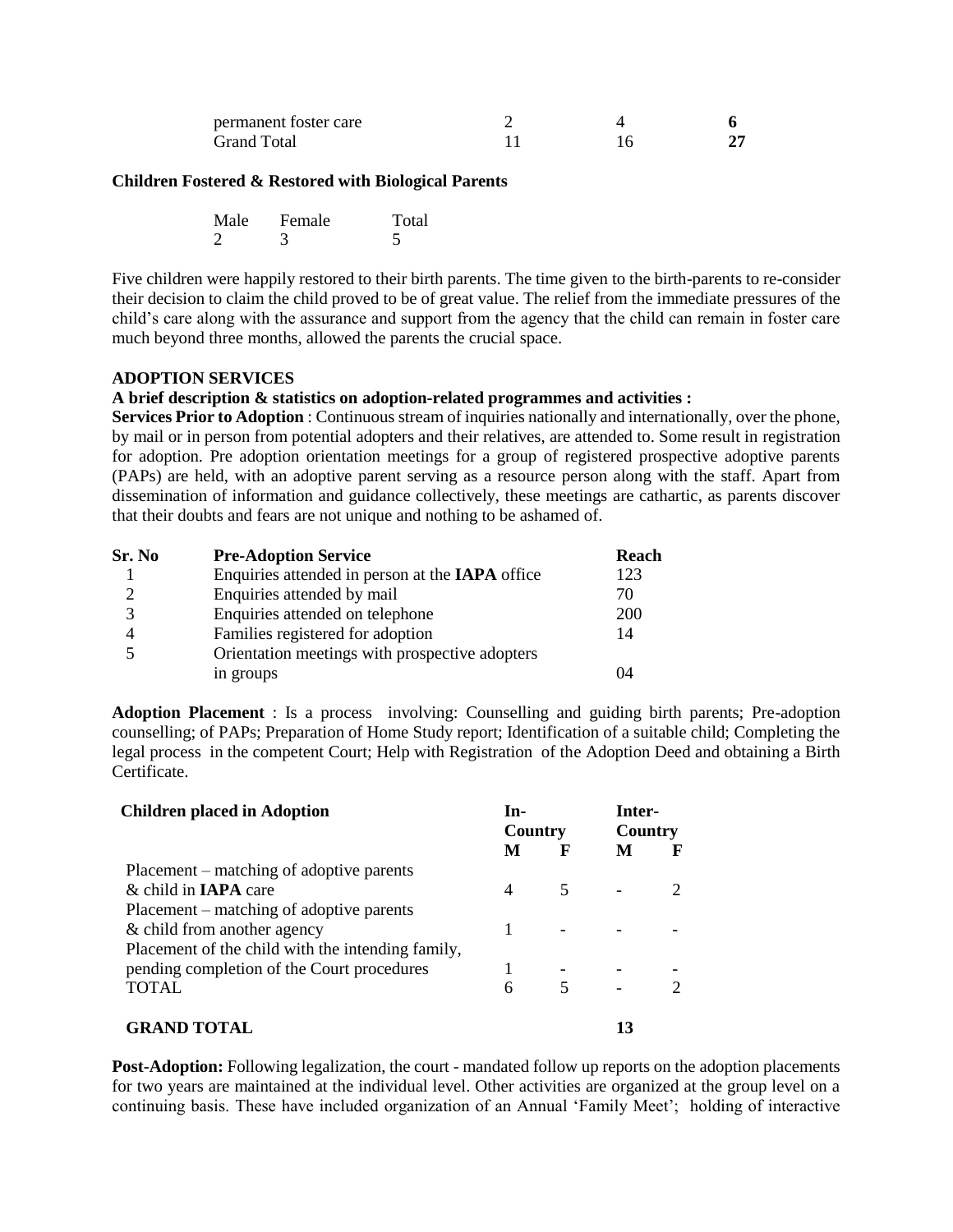sessions on topics of common interest to adoptive families, creating opportunities for mutual support among families, in addition to affording expert insights. Expert individual counselling is provided to adoptive families and adoptees who have encountered difficulties attributed to their adoptive status. These are mainly concerning behavioural and disciplining issues. Some children come searching for their roots.

| S.No. | <b>Post-adoptive services</b>              | Reach |
|-------|--------------------------------------------|-------|
|       | Services to adoptive parents for obtaining |       |
|       | birth certificates, documents and passport | 22    |
|       | Post-adoption counseling                   | 09    |
| 3     | Get-together of adoptive families          | 150   |

#### **Annual Family Meet of Adoptive Parents – February 11, 2012**

Around 150 persons, including adoptive families, prospective adoptive couples, foster families and **IAPA**  staff participated in this programme which is held every year.

As always it was a joyous occasion for all the participants. Some adoptive families took the lead, along with staff, in organizing and carrying out the programme.

A colorful and fragrant Rangoli of flowers welcomed the participants. The prevailing atmosphere was one of a carnival with children getting their hands tattooed in different colors, sporting friendship bands, blowing up balloons and dancing merrily to popular tunes, much to the delight of their proud parents. Games were organised for the parents. The event provided an opportunity for the parents to interact, share experiences.

#### **Adoption Awareness Week (AAW) NOVEMBER 14 – 20, 2011**

The week was observed in November 2012 as always to coincide with Children's Day. Discussions on the topic of Adoption were held on television channels such as 'Akashwani', 'Star Maza' and 'IBN Lokmat'.

The week is now observed on a national level throughout the country as declared by CARA.

*Outreach programmes* are aimed at prevention of abandonment of children in a public place exposing them to harm and exploitation; counselling to birth parent/s; offering available assistance to prevent relinquishment of the child and/or guiding them through the established procedures for relinquishment; sensitizing concerned personnel on the rules and regulations for adoption; as well as efforts to reduce direct placements that circumvent the established procedures for safeguarding the interests of the parties.

| Date | <b>Programme</b><br>03.06.2011 An Outreach Programme on<br>Prevention of Abandonment<br>at Bhabha Hospital, Mumbai             | <b>Target</b><br><b>Nursing Staff</b><br>and CHVs           |
|------|--------------------------------------------------------------------------------------------------------------------------------|-------------------------------------------------------------|
|      | 03.09.2011 An Interactive Session at<br>Cama & Albless Hospital,<br>Mumbai                                                     | <b>Nursing Staff</b><br>and CHVs                            |
|      | 10.11.2011 Outreach Programme on<br>"Prevention of Abandonment"<br>at Suryakant Wagal Municipal<br>Maternity Hospital, Mumbai. | Medical Staff<br>& CHVs<br>(community<br>health volunteers) |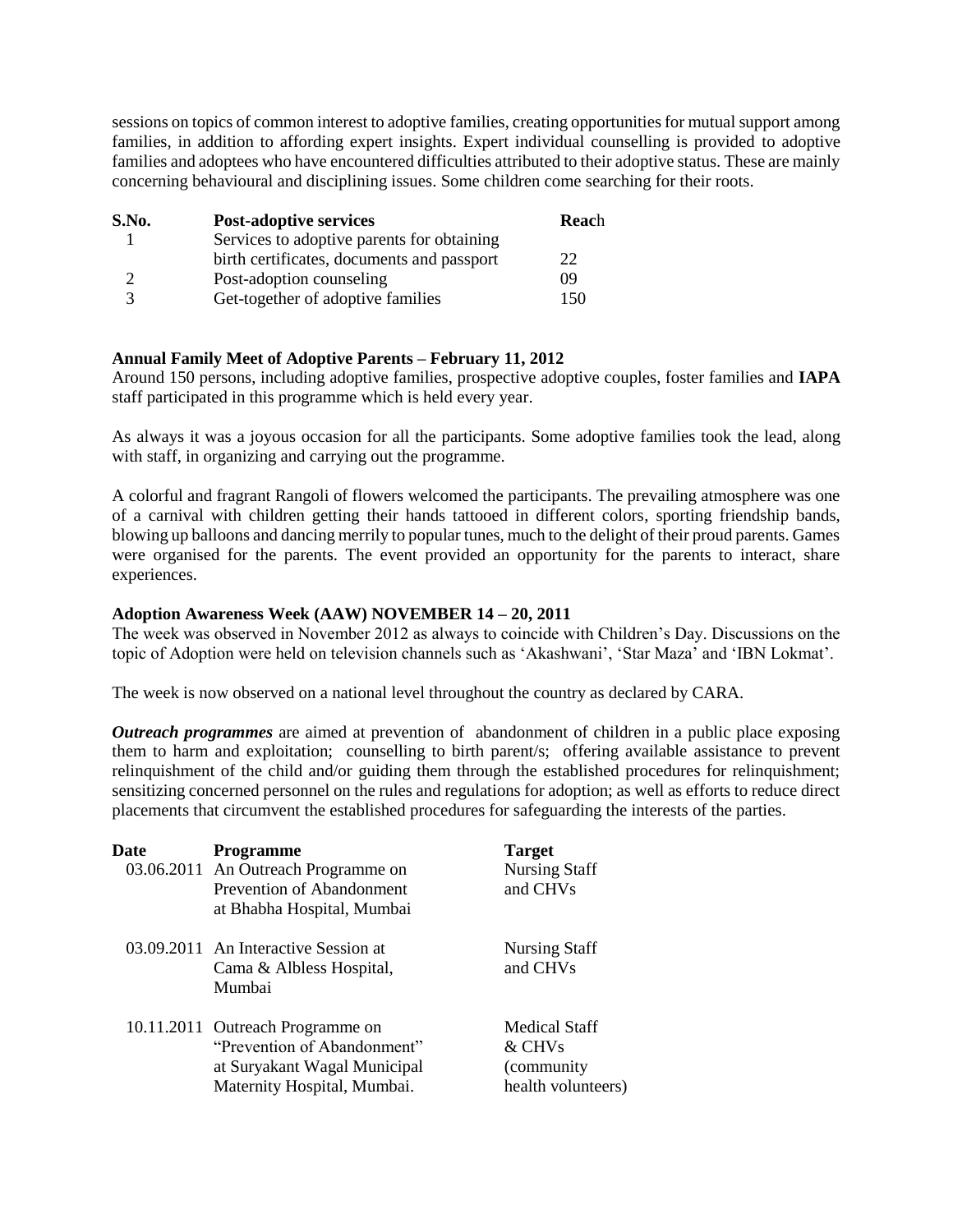| 14.11.2011 Star Maaza TV Channel<br>Campaign on "Why to go<br>in for Legal Adoption?"                                | General Public                   |
|----------------------------------------------------------------------------------------------------------------------|----------------------------------|
| 15.11.2011 Aakashwani – Asmita<br>Vahini "Aanandi Palakatva"                                                         | General Public                   |
| 17.11.2011 Outreach Programme on<br>"Child Adoption & Safe"<br>Abandonment of Children"<br>at J.J. Hospital, Mumbai. | Doctors $\&$<br>Medical<br>Staff |
| 18.11.2011 In the programme "Salam"<br>Maharashtra' On IBN<br>LOKMAT                                                 | General Public                   |

#### **OTHER FAMILY-BASED PROGRAMMES**

**IAPA** strongly believes that families are the most suitable environment for the overall development and protection of children. Hence, all efforts are directed at strengthening the family. Institutionalization is offered as an option only when families are incapable of caring for the child or when there are protection concerns in the family itself.

#### **EDUCATIONAL SPONSORSHIP**

Education sponsorship was launched in 1995. This year, 544 children were provided with educational support. The main aim of the project is to ensure that children continue their education and are able to access better opportunities in the future. It serves as a security net for children from families in extremely difficult circumstances who might consider institutionalizing their children as the only option. The financial and psychosocial support provided to such families help prevent institutionalization and destitution in such families. The additional support provided by means of medical assistance, vocational training and aid, micro-credit and coaching class, further improve the capacity of the families to cope and provide their children with better options for the future.

We are deeply indebted to our funders from abroad, and sponsors, institutional and individual from India, for their steadfast support.

#### **Children supported under the Sponsorship Programme**

| <b>PROJECTS</b>        | <b>School</b><br>Going |              | <b>Vocational</b><br><b>College</b><br>Going |       |             |          | <b>Total</b> | <b>Passed TY</b><br>in June<br>2011 |  |
|------------------------|------------------------|--------------|----------------------------------------------|-------|-------------|----------|--------------|-------------------------------------|--|
|                        | <b>Boys</b>            | <b>Girls</b> | <b>Boys</b>                                  | Girls | <b>Boys</b> | Girls    |              |                                     |  |
| The Jamnadas &         |                        |              |                                              |       |             |          |              |                                     |  |
| Kantaben Chatwani      |                        |              |                                              |       |             |          |              |                                     |  |
| Sponsorship Project 21 |                        | 26           | 16                                           | 36    | $\theta$    | $\theta$ | 99           | 3 girls                             |  |
| Terre des Homme        |                        |              |                                              |       |             |          |              |                                     |  |
| (TdH),                 | 25                     | 38           | 28                                           | 42    | $\theta$    | $\theta$ | 133          | $3$ boys $\&$                       |  |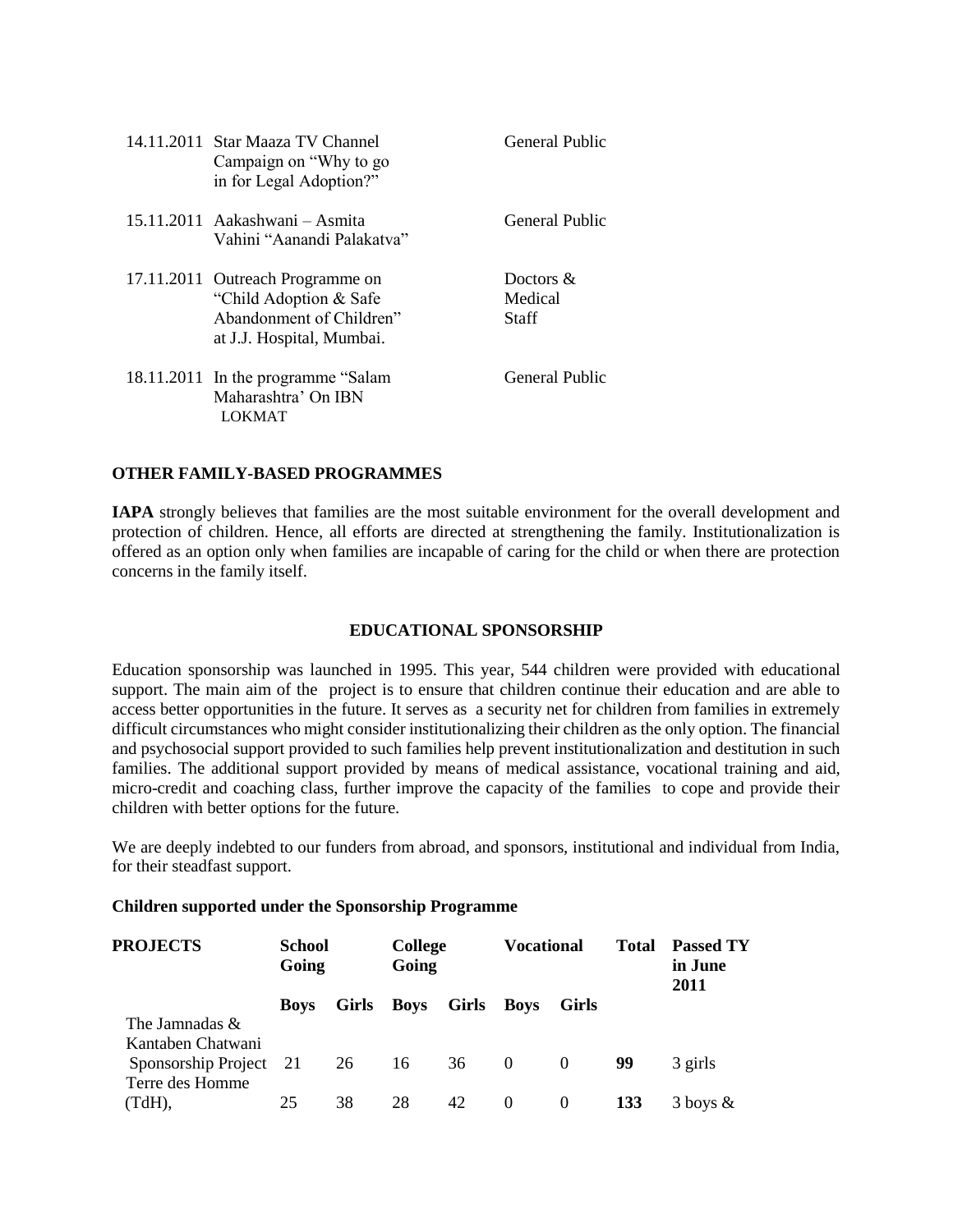| Denmark                          |                |                |                  |                |                  |                |     | 8 girls |
|----------------------------------|----------------|----------------|------------------|----------------|------------------|----------------|-----|---------|
| IAPA-TdH<br><b>Rural Project</b> | 35             | 41             | $\boldsymbol{0}$ | $\overline{0}$ | $\boldsymbol{0}$ | 0              | 76  |         |
| Chance Of Life                   | $\overline{0}$ | 75             | $\overline{0}$   | 25             | $\theta$         | $\overline{0}$ | 100 |         |
| Individual<br>Sponsorship        | 29             | 43             | 10               | 15             | $\boldsymbol{0}$ | $\overline{0}$ | 97  |         |
| M.D.Thackersey                   |                |                |                  |                |                  |                |     |         |
| Trust                            | $\overline{0}$ | 13             | $\boldsymbol{0}$ | $\overline{4}$ | $\boldsymbol{0}$ | 2              | 19  |         |
| Mumbadevi Trust                  |                |                |                  |                |                  |                |     |         |
| Scheme                           | 6              | $\overline{4}$ | $\boldsymbol{0}$ | $\mathbf{0}$   | $\overline{0}$   | $\Omega$       | 10  |         |
| Meera Srinivasan                 |                |                |                  |                |                  |                |     |         |
| Scholars                         | 1              | 2              | 2                | $\mathbf{0}$   | $\overline{0}$   | $\theta$       | 10  |         |
|                                  |                |                |                  |                |                  |                |     |         |
| <b>TOTAL :</b>                   |                |                |                  |                |                  |                | 544 |         |

#### **Major Observations :**

- a) Students are now opting for non-academic career options due to greater awareness of current job market.
- b) Girls are also seeking to study further and want to complete their graduation, despite family pressure to take more responsibilities at home and to marry, in some cases.
- c) The lack of communication and mutual understanding between the parents and adolescent children is commonly seen. Parents expect their children to acknowledge the sacrifices made by them while their children tend to focus on their future.
- d) Sponsored children have a tendency to depend completely on **IAPA** to help them tide over emergencies. This dependency needs to be reduced and children need to be encouraged to look for other sources of finance.
- e) Medical emergencies are the most difficult to manage. The effects of TB and HIV/AIDS on the family are often devastating. The social workers struggled to support such families.
- f) The South Mumbai area is undergoing large-scale resettlement due to redevelopment. As a result, families are moving out of the area and into far-flung suburbs. This makes it difficult for the children to access sponsorship support regularly.
- g) Whereas some families only see the financial aspect of sponsorship and do not participate in other activities, in many cases, the strong relationship developed between the social worker and the child and his/her family has resulted in the family sharing their personal problems, hopes and aspirations. This becomes a mutually enriching relationship over the years.

#### **Our Sponsors and Projects**

#### **Terre des Hommes (TdH) Denmark :**

The Terre des Hommes Project supported 111 students this year. A majority of the students are in college now. Of the students who appeared for Std X, two boys and one girl scored over 75%. More girls appeared this year and most of them also did well.

These trends indicate that the children are now more focused on their education. They have realized that education is the only means by which they can have a better life.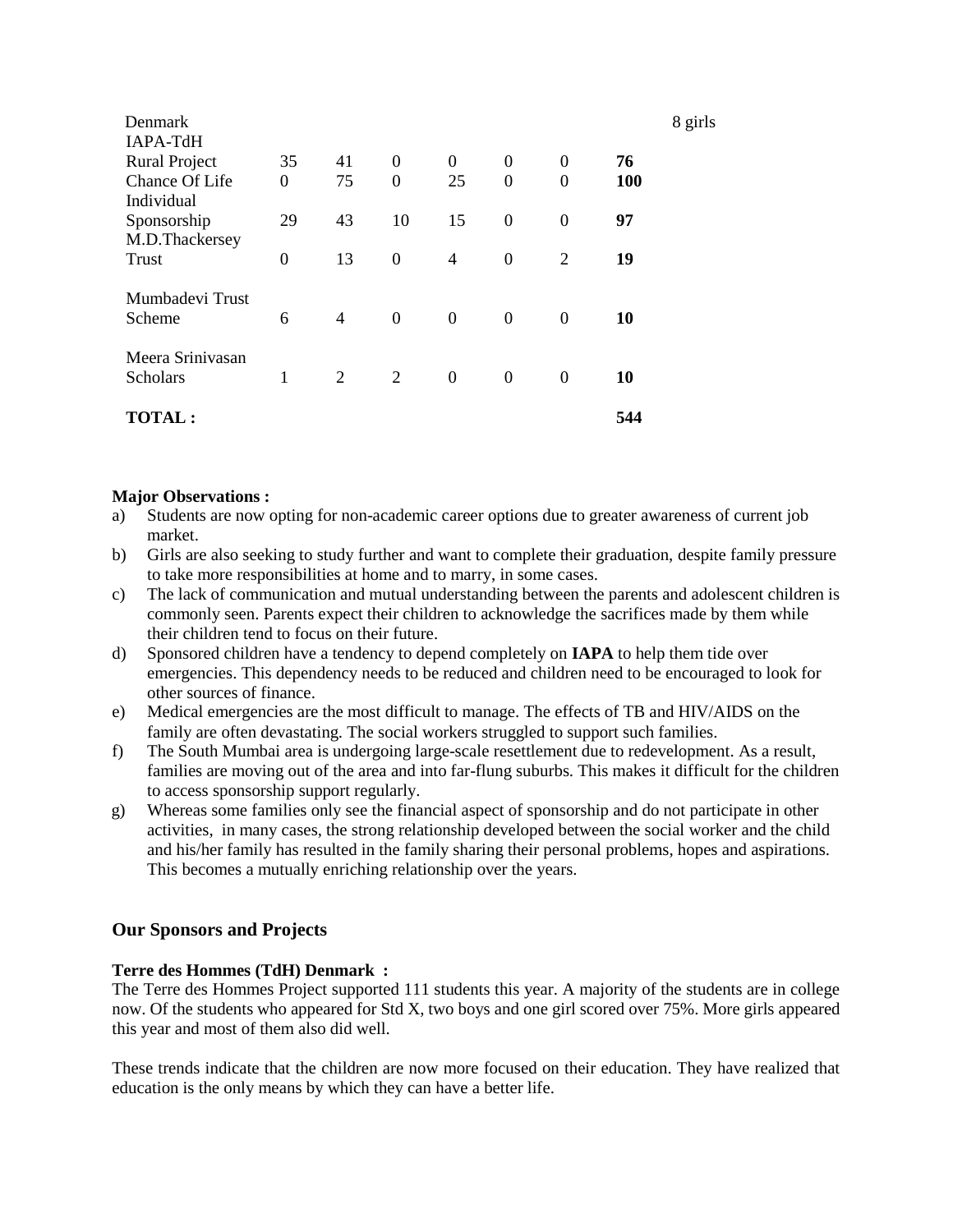#### **Supplementary Nutrition :**

Supplementary nutrition funded by TdH was provided to the students of Asmita Project in West Khetwadi Municipal School, students from two pre-school centers of Sanjivani Mahila Milan and students of Cumbala Hill Municipal School. The aim was to help children who often come to school without adequate food. A total of 175 students received nutritious food items. The teachers reported an increase in school attendance due to this support.

#### **Research study :**

Ms. Rachael Alphonso, a PhD student from Nirmala Niketan College of Home Science was placed with **IAPA** as part of her academic requirements. She conducted a study titled **"Effect of nutritional intervention for children with low immunity"**. The study was supervised by Dr. M. Subhadra from Nirmala Niketan. As part of this study, 31 children with low immunity (**IAPA** clients) were provided with nutritional laddoos for a period of three months. A nutrition education programme in the form of group sessions or individual counselling were held. The participants' health was monitored using specific parameters. The significant findings of the study were :

- Considerable difference was seen in the dietary practices of the children and adolescents post-intervention which reflected in their nutrient intake. Mean energy intake in all groups improved. The counselling seemed more effective among adolescents, who began to choose fruits over deep-fried snacks between meals.
- Marginal changes were seen in the micro-nutrient intakes.
- $A$  significant growth in height was observed in adolescents. The adolescent HIV+ve girls, however, showed a reduction in weight and BMI, along with a slight increase in Weight to Height Ratio.
- Mean scores of physical tests in all groups showed a positive effect after intervention.
- The mean CD4 counts of HIV+ve participants improved post intervention.

#### **Medical Support :**

27 persons were provided with medical support this year. This included siblings and parents of children supported through educational sponsorship. Medical expenses often disturb the fragile economic condition of the families. It results in loss of income also. Medical support provides such families with relief.

#### **Case study : Madhuri Mane :**

Madhuri is a very sincere girl. She is very ambitious and sensitive at the same time. Madhuri has been receiving sponsorship support since 2004. She went through depression when she was in Std IX and X due to constant jibes from her classmates regarding her short stature and her father's joblessness. She was referred to the Child Guidance Centre (CGC) for counselling. The social worker constantly encouraged her and gradually, she gained confidence. Her parents were also counselled. They are co-operative and concerned about her and supported her fully.

Madhuri received career counselling from **IAPA** and she joined Business Management Studies (BMS) course. She was supported with a loan to purchase a laptop required for the course. **IAPA** also supported Madhuri's mother with micro-credit to purchase a flour mill and sewing machine. She is a resourceful woman and is using these items to earn an income. She is an active member of the women's savings group and was trained in a variety of trades.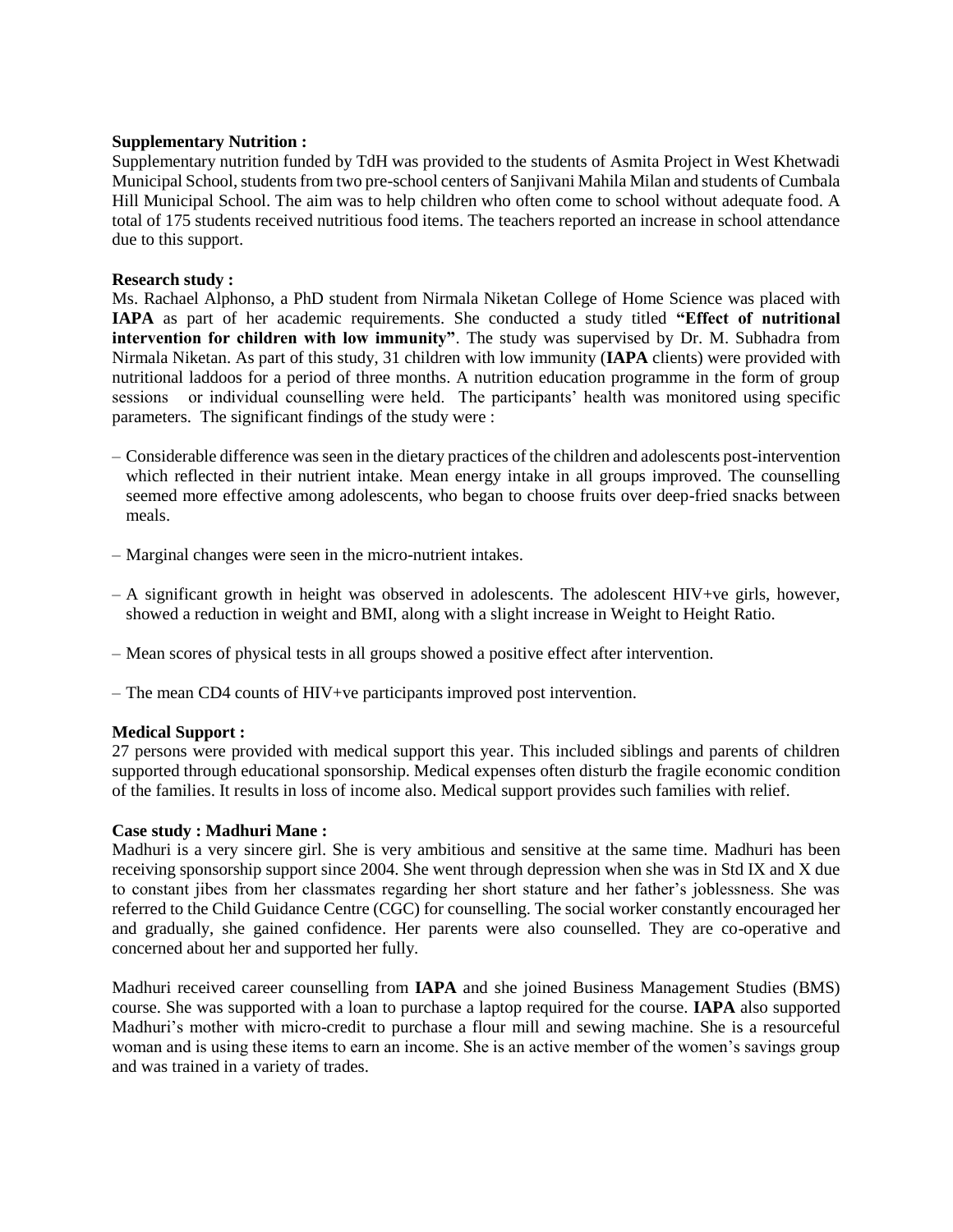Today Madhuri is in her last year of BMS. She is a confident girl and speaks English fluently. She is looking forward to a great future.

#### **IAPA- TdH Rural Project :**

**IAPA**-TdH rural project provides sponsorship support for children from Std. VIII to X. The support is provided to children studying in Kamlakar Janardhan Bhai Javkar Vidyamandir managed by Shivneri Shikshan Sanstha. This is the only secondary school for children staying in five villages in the vicinity. However, the school does not receive any grants from the Government and the Sanstha is struggling to pay the salaries of the teachers. This sponsorship ensures that these children complete Std. X. The Shivneri Shikshan Sanstha works in close coordination with **IAPA**. The teachers are extremely committed and even conducted night classes for students in Std. X to improve their performance.

76 children were supported this year. Of these, 13 boys and 11 girls appeared for the Std. X final exams this year. The school registered a pass percentage of 96%. Mr. Naresh Shigwan stood first with 87.64% marks. Ms. Sharmila Kutarekar stood first among girls with 73.82% marks.

The overall number of children enrolled in the school has increased over the years. There are more girls in Std. VIII and IX which indicates that girls are showing interest in getting educated. However, very few children continue their education beyond Std. X due to financial crisis. This can only be addressed by more sponsorship support.

This year, the Sanstha was able to get funds from the local Corporator to build a few classrooms and a stage for the school. The education department conducted an evaluation of the school to provide aid to the school. **IAPA** supported the school with chemicals and laboratory equipment, cupboards and two computers so that the school is adequately equipped for the evaluation process. In July 2011, Mr. and Mrs. Shakir Machhiwala sponsored a set of musical instruments for the school. Benie and Ivan Dalhgaard members of TdH, provided funds for library books and cupboard. This has energized the children and the staff alike.

#### **Chatwani Sponsorship Project :**

Jamnadas and Kantaben Chatwani Centre for Children, supported by the Chatwani family based in U.K. since 1997, continues to help around 100 students. Last year one girl finished her graduation in the Commerce stream. The Chatwani family has been a pillar of strength to these students.



**Jyotsna** secured 79.82 percent marks in the Board exams of Std. X. Her performance is laudable as she studied on her own. At home too there was no one to help her in her studies. Jyotsna an ambitious girl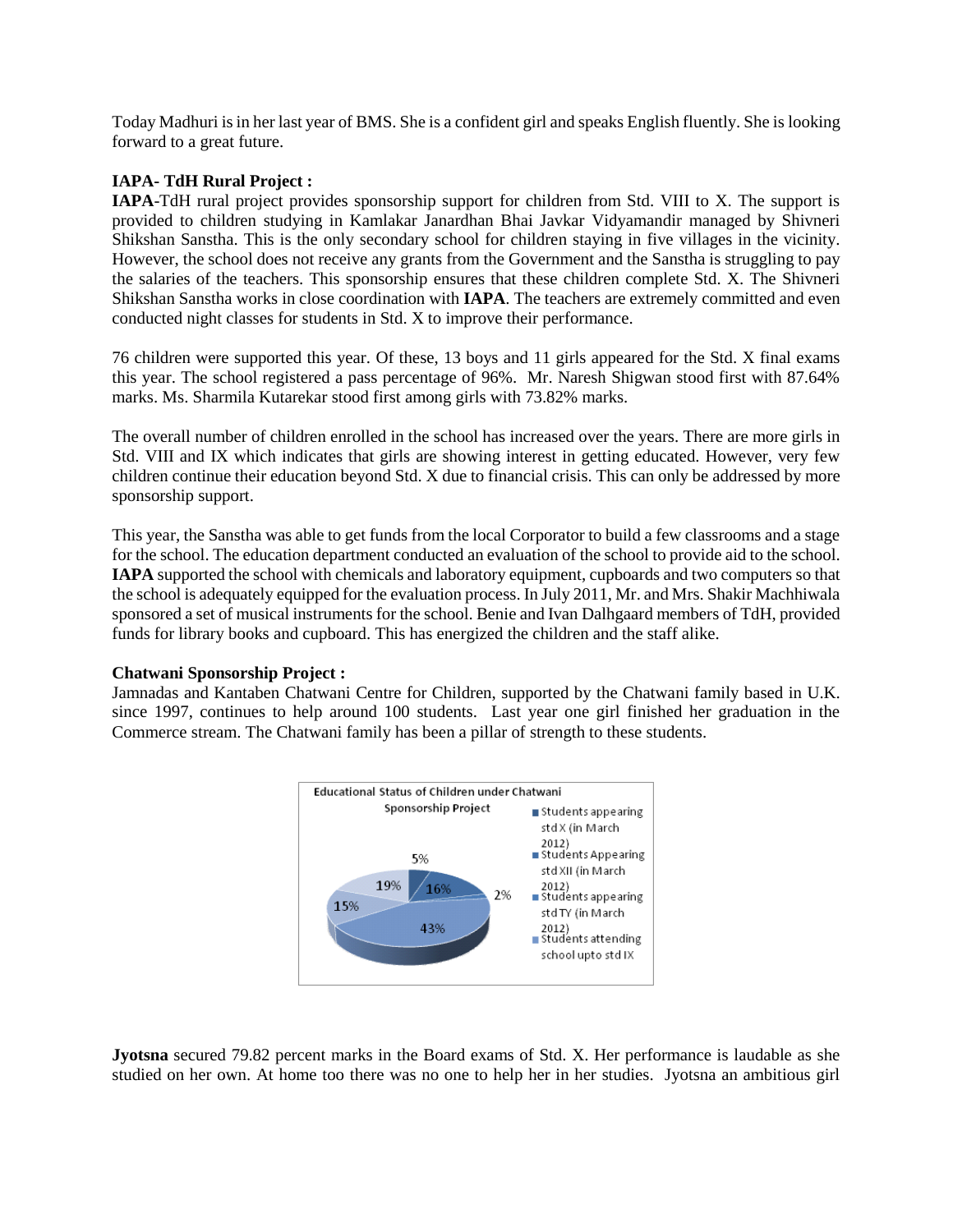wants to become a nurse. Her mother is always under stress as she is bringing up three daughters on her own. Jyotsna has come this far due to her own determination and the sponsorship support.

**Priyanka Gaikwad** has passed the Common Proficiency Test for Chartered Accountancy. She is now pursuing the CA course along with her graduation.

#### **Chance of Life, Germany :**

The Chance of Life (COL) Programme started in 2003 has been a constant support to women and girls through its various programmes like sponsorship, vocational guidance, mini credit etc. The project started with the vocational training programme in 2003. Subsequently, the sponsorship project was started in 2004. The project supports girls. It enables the girl child to pursue higher education. Through sponsorship support and interventions by **IAPA**, the families were able to have a positive outlook towards girls' education.

100 girls were covered under the Chance of Life (COL) Project. Most of the girls (64%) covered under the COL project are in school. 11% of the students appeared in Std. X in March 2012. 3 girls dropped out of school this year.

**Ifa Qureshi** : Ifa is one of the COL sponsored girls who is good in academics. She was being provided sponsorship support since 2008. She was diagnosed with mixed hearing loss in both ears. She was helped by the sponsor with hearing aids for both her ears. Ifa's mother was also helped to get a second hand embroidery machine so that she could earn a living through Micro credit project. Ifa is now in IXth and is doing very well. Her mother too is able to earn better and support Ifa's education as well as that of her other children.

#### **Vocational Training, Micro Credit :**

Vocational training reaches out to girls who have dropped out from school and women who are generally not highly skilled. At present, 50 girls are under-going vocational training in courses ranging from computer, tailoring, and beautician's course. Due to the support received from 'Chance of Life' **IAPA** is conducting computer classes and sewing classes which have received good response from college going students and women of the neighborhood community. Mehendi classes were conducted for 25 girls during vacations. We have received requests from more girls. This year onwards we have also started classes in Jewellery making.

**Deepali** was sponsored since 2010. She was an orphan who was supported till she was 18. She was bright and expressed a desire to learn an additional course to improve her job prospects. She was specially helped through **COL** vocational training to join 2'D' AutoCAD course. She has successfully completed this course and is currently employed in an architect's firm.

Under the Micro Credit programme sponsored by **Chance of Life**, different training programmes are conducted to make the women self reliant and also seed money is given to them to start their own business.

**Smita Verma** – Loan was given to prepare candy sticks out of Bamboo. She is repaying the amount. **Urmila Chawda**: A visually impaired woman with two daughters sells pickles, papad incense sticks etc. She needed a machine to seal the products in plastic bags. This was provided through the project.

The comprehensive support received from **COL** has been invaluable not only in ensuring continuing education and imparting vocational training to our girls and women, it has also enhanced their feelings of self worth, thus bringing out a meaningful transformation in their lives.

**Life skills :**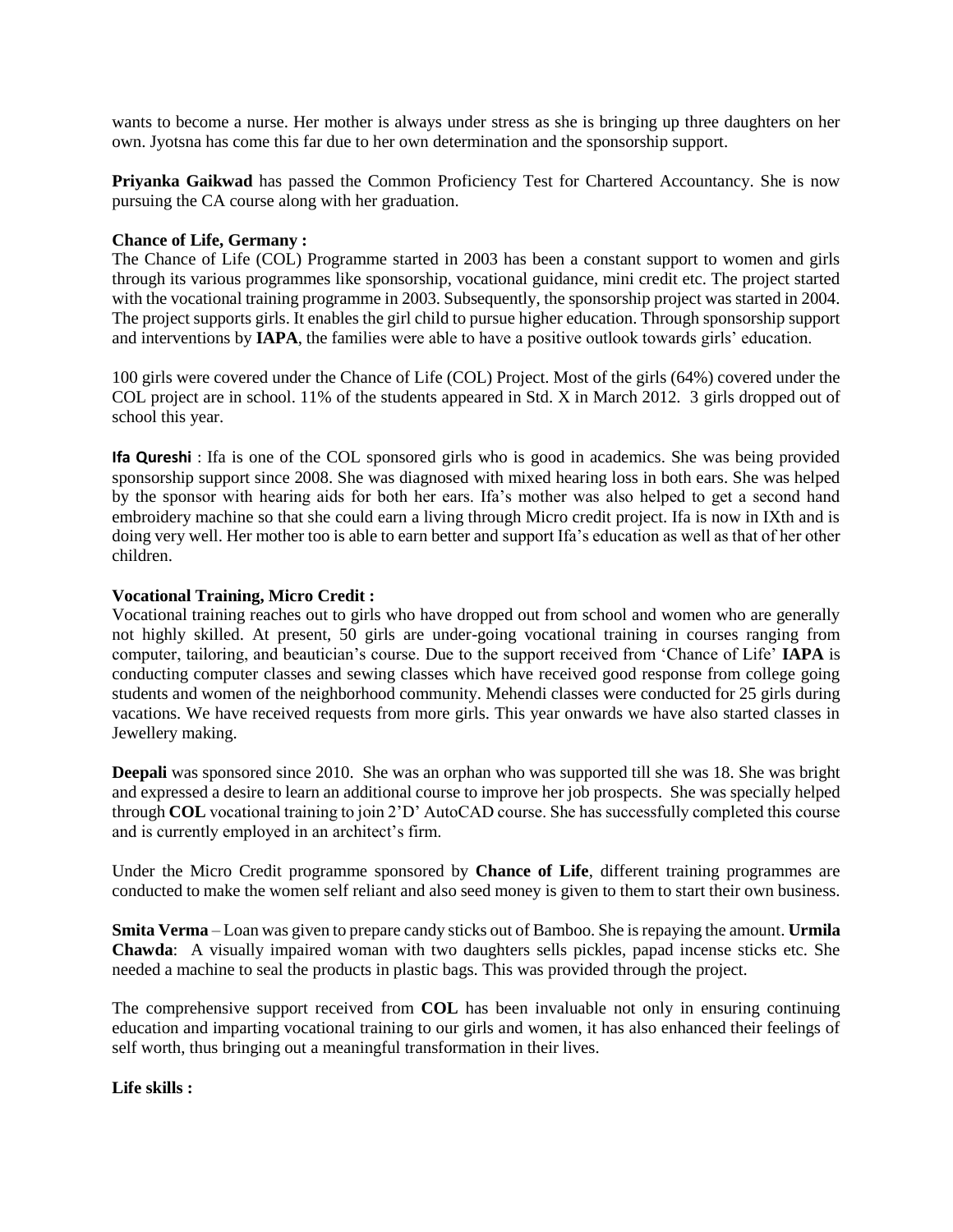Under Chance of Life, **IAPA** social workers conducted Life Skill programme in Sevasadan Girls High School for students of Std. VIII. Eighty girls were covered under this project.

Topics on effective communication and listening skills, confidence building, creative and critical thinking and decision making were conducted using interactive techniques such as games, quizzes, discussions etc. In order to make them aware about legal issues we also focused on Laws relating to Women and Child Rights. The Family Welfare Training and Research Centre was approached to conduct session on Family Life Education. Around 60 girls and two school teachers were taken on a visit to Gamdevi Police Station. It was a great experience as girls received first hand information on the Role of Police.

#### **Medical Support :**

The Medical Project started from Sept 2010 onwards. 18 women benefitted through this project. Most of them were helped for medicines. Some of them got help for various tests such as sonography, x-ray, blood test etc.

**Ketan Pawar** – He is an orphan, suffering from Myopathic weakness since last 3-4 yrs. Through COL medical fund he was helped to take Ayurvedic treatment.

**Samita Dalvi** : is a sponsored student under Chatwani Project. Due to food poison she was hospitalized for few days. We helped her for various test and medicines.

#### **Individual Sponsorships :**



Individual donors are one of the most important support systems of **IAPA**. They take close interest in the development of their sponsored children. Many donors also provide financial assistance beyond their regular sponsorship support to help the child. Due to this, several children have been able to pursue courses that would otherwise have been impossible for them to dream of.

This year, 97 children were supported through 58 individual sponsors. Most of the children (69.07%) are in school. The proportion of children in college is lower among those supported by individuals as some of the donors are new. Some donors also discontinue once the child passes Std X.

We would like to thank **Prashant Pawar**, one of our sponsors since 2006. He not only continues to help his sponsored child but when another student needed help for an advanced course he went out of his way to help her.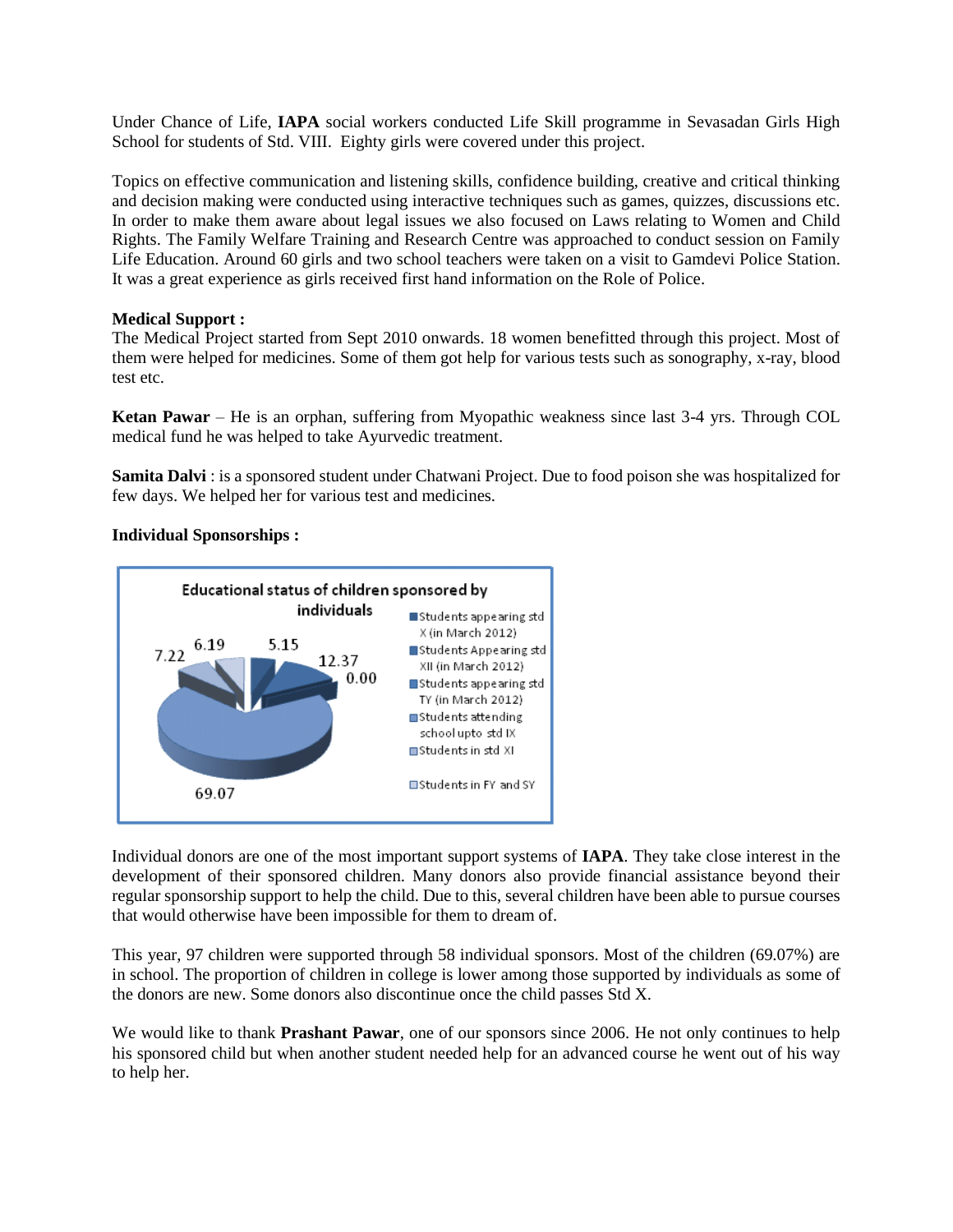Pallavi Salunkhe wanted to join Air Hostess Course after passing Std. XI. Due to the high fees she was hesitant to go ahead. Due to the help extended by Mr. Pawar, Pallavi undertook the Airhostess training and can now think of having a better future.

#### **CONDOLENCE :**

We remember with deep gratitude, our valuable sponsor **Late Mr. Raj R. Palliyil** who passed away last year. He was sponsoring an orphan girl since 2003 when she began schooling. Mr. Raj was thoroughly involved in her welfare like his own daughter. The sponsorship is still being continued by his wife as this was the last wish of late Mr. Raj. His wife visited the agency during her mourning period to meet the sponsored girl and find out about her immediate needs.

#### **M.D. Thackersey Trust :**

The Thackersey trust supported 19 girls this year. Of these, 5 girls appeared for Std X exams in March. More than 50% of the girls are still in school. **IAPA** made an appeal to the Trust for more support. This request was accepted and from April 2012 onwards, in all, 40 girls will be sponsored by the trust.

#### **Meera Srinivasan Scholars :**

In memory of his wife Meera Srinivasan, Mr. Srinivasan sponsors the education of ten children. Mrs. Srinivasan was very keen in furthering the education of children. She was associated with **IAPA** under the Adoption and Foster Care Programme. Some of the sponsored children are children of our foster parents with whom she worked very closely.

#### **FAMILY ASSISTANCE / FOSTER FAMILY CARE**

Foster family care intervention programmes are aimed at preventing institutionalization and **IAPA** has been implementing the family based services for children in need of care and protection since 1995. **IAPA** has been among the forerunners in implementing **Bal Sangopan Yojana Scheme (BSY)** initiated by the government of Maharashtra.

**IAPA** plays the role of gatekeepers while working with the Child Welfare Committee where the applications are received for institutionalizing children. Social workers do spot counselling, and identify whether the child can be brought up in his own or substitute family environment instead of an institution. Counselling and other support services are also provided to families during the crisis period. Besides this medical, educational and vocational help given to the child and family members has encouraged the family to nurture the child in a family environment.

| <b>Projects</b>     | <b>School</b><br>Going |                          | <b>College</b><br>Going |                          | <b>Vocational</b> |                   | <b>Total</b> |
|---------------------|------------------------|--------------------------|-------------------------|--------------------------|-------------------|-------------------|--------------|
|                     | <b>Boys</b>            | <b>Girls</b>             | Boys                    | Girls                    | Boys              | Girls             |              |
| Bal Sangopan Yojana | 33                     | 23                       | 14                      | 13                       | $\theta$          |                   | $84*$        |
| <b>HDFC</b> Bank    | 20                     | 22                       | $\Omega$                | 3                        | $\Omega$          | $\mathbf{\Omega}$ | 45           |
| Individuals         | 32                     | $\overline{\phantom{0}}$ | -                       | $\overline{\phantom{0}}$ | -                 |                   | 5            |
| Total               |                        |                          |                         |                          |                   | 134               |              |

\* One boy under BSY does not go to school as he is unable to walk. He is bed-ridden.

From March 11, 2012 the District Women & Child Welfare Department has made it mandatory for all the agencies implementing BSY Scheme to process the applications through Child Welfare Committee. Earlier cases were taken directly from hospitals, schools, etc. and the children were given long term services till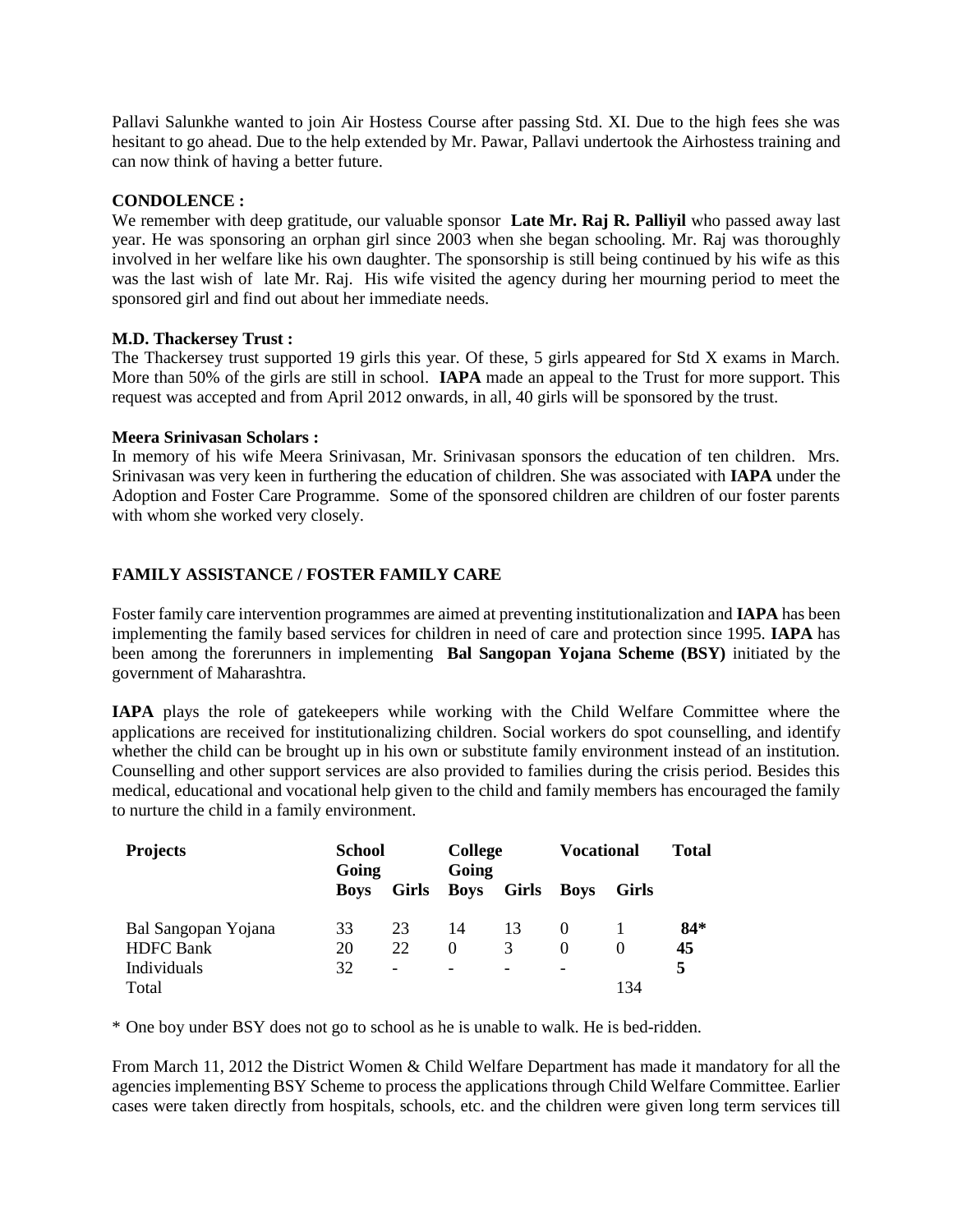the age of eighteen years whereas now the CWC will review the cases every year and accordingly the help will be continued. In the meanwhile agency has to strive for a proper rehabilitation for the child and the family so that they are self sufficient and in a better position to take care of the child.

Since the demand outweighs the number of cases sanctioned under BSY we have other sources like **HDFC Bank** and **individual donors** to provide help for these children living in difficult situations.

#### **MENTAL HEALTH**

#### **AASTHA - Child Guidance Centre (CGC) :**

27 new cases were referred to CGC during the year. The details are as below :

| <b>Type of cases</b>                  | Girls | <b>Boys</b> | <b>Adults Total</b> |    |
|---------------------------------------|-------|-------------|---------------------|----|
| Academic Backwardness                 |       |             |                     |    |
| (including lack of                    |       |             |                     |    |
| comprehension/attention/motivation) 7 |       |             |                     | 14 |
| Emotional issues                      |       |             |                     | 6  |
| <b>Behavior Problems</b>              |       | 3           |                     | 5  |
| Psychiatric problems                  |       |             |                     |    |
| Physical issues                       |       |             |                     |    |
|                                       | 14    |             |                     |    |

96 cases were referred for follow-up

#### **Experience with Parents :**

The mental health, both of parents and children affect each others' well-being . The day to day problems of food, clothing and shelter faced by a majority of our parents, tend to ignore any mental problems faced by their children. The stigma attached to mental problems discourages them from seeking professional assistance. They have to be convinced by the social worker, who detects such problems, to seek assistance in time before the problem becomes more acute.

#### **Experience with children :**

Younger children referred to our CGC generally enjoy participating in play therapy and following simple diagnostic tests. Those needing remedial intervention show initial resistance. Well motivated children make faster progress than the diffident ones. The parents' diligence in carrying out the programme also affects the ultimate results.

#### **FLYING HIGH - Promoting Emotional Health and Social Skills**

**IAPA**, one of the three organisations, has undertaken the project "Flying High" initiated by the Bombay Community Public Trust (BCPT) and JRD Tata Trust. 'Flying High' team is working since 2009 with Chikitsak Samuha Shirolkar High school, a Marathi medium school, situated in Girgaum area with strength of 3000 students and 100 teachers. The team conducted various sessions with children from Vth to VII Std., parents and teachers on Life Skills Training. Through classroom activities like story-telling, drawing and other paper-pencil activities, value education was imparted. Sessions like Coping with Stress, Learning to Say "No" helped students to know more about themselves. Sessions like Study Skills, Guided Imagery centered on the study aspect.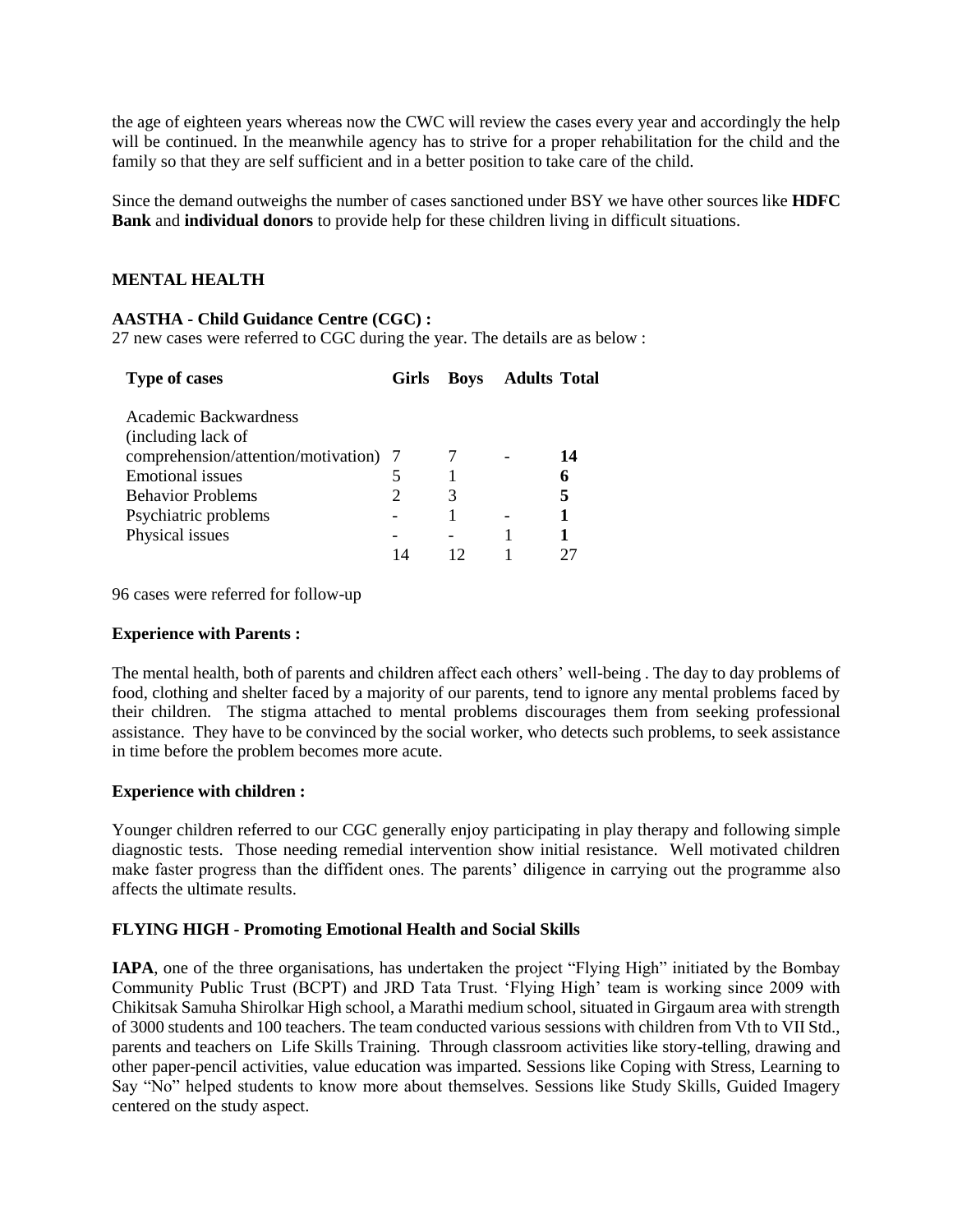'Service Learning' was another sub-project which was taken under Flying High. Several themes pertaining to societal issues were addressed with the help of students viz. - Safety, Substance Abuse, Hygiene, Gender Sensitivity etc. Active involvement, passion for work, willingness to learn new things and importantly group behavior were observed during the sessions. Students' efforts were appreciated on the Celebration days. The team intervened with the parents through workshops. The teachers of the school were involved in the project by giving their support to the sessions especially designed for them. Overall, the team has seen the positive impact on the students, teachers as well as parents. The group also contributed in developing the policy of "Happy and Healthy School" with the teams, where teachers and parents were also involved.

#### **ADDITIONAL INTERVENTIONS**

#### **Asmita - Educational Enrichment Project :**

The children of West Khetwadi Municipal School continue to be fruitfully engaged before school hours. Here, besides strengthening their languages and Maths, emphasis is on enhancing their personality through yoga, dance, computers and life skill sessions. Various programmes were conducted for the children. A Christmas party was organized by students of H.R. College. **IAPA** has collaborated with Dharmabharati, an NGO to conduct English speaking classes for the students of Asmita wherein the aim is to help the students understand the spoken language and help them converse effectively. The children performed skits and sang songs in English. Dharmabharati organized a Diwali party. Each child was given an album with their photographs in it. Mr. Paramjit Singh, the President and other dignitaries of the organization graced the function. The function concluded with a lavish spread of snacks, some of which were prepared by Dharmabharati members.

#### **Kamal Foundation :**

Kamal Foundation continues to support children with neurological problems. This year, 37 children were helped thorough this project. These children were referred by Dr. Anaita Udwadia - Hegde at Jaslok Hospital. The social workers from **IAPA** conducted home visits to assess the situation of the families. Based on this assessment, the doctors at Jaslok Hospital decided on the quantum of support to be provided. Most of the cases were supported for tests to be conducted for neurological problems as these are expensive. The project provided several parents with hope for their children.

#### **Self Help Groups – Bachat Gat :**

During this period two new Self Help Groups were formed – 'Samruddhi' consisting of ten women was formed due to the initiative taken by the MSW students of SNDT while 'Asha Mahila Gat' of twenty women was formed by **IAPA**.

**IAPA**, from time to time apprised these women of the different schemes which could benefit them. The Dhanashree Veema Yojana (pension scheme introduced by LIC of India for single women working as domestic workers, labourers and housewives) was one such scheme.

On the occasion of Women's Day, a session on stress management was conducted by Dr. Suhas Maitre of KEM hospital. He also spoke about low-cost, nutritious diet, importance of positive thinking and the significance of going to a qualified doctor for treatment. Around 20 women participated in the same. Some of the women got a chance to earn extra income at an exhibition organized by SNDT College of Social Work where hand-made earrings and kurtas stitched by the women were put up for sale.

#### **Special Programmes :**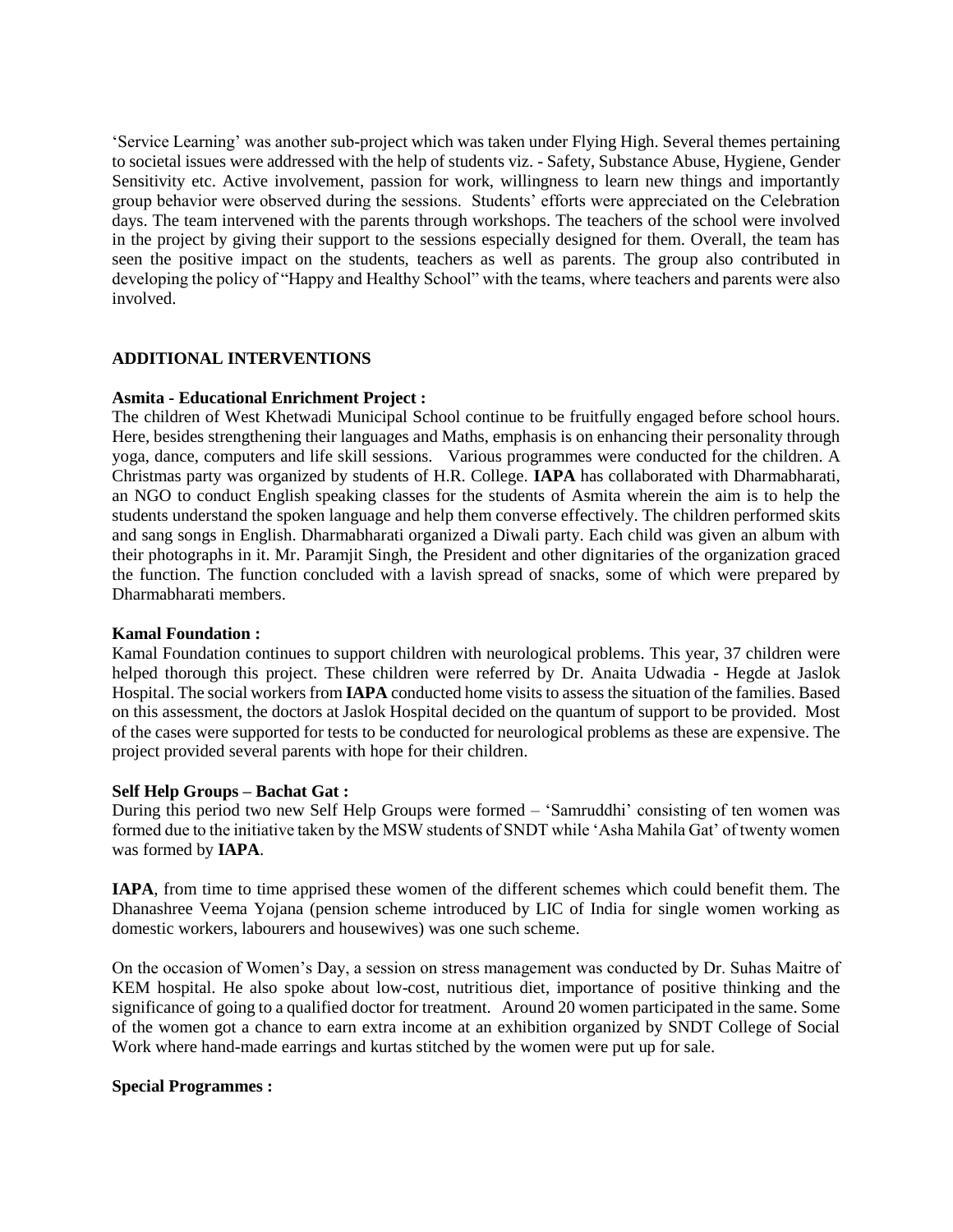- **Annual Sponsorship Day:** The much-awaited event was celebrated on 19th February, 2012 around 250 sponsored students as well as students of Asmita participated. The excitement and enthusiasm of the children was palpable in the air, where the children wearing colorful dresses were gearing up to participate in the cultural programmes. The programme began with cultural events put up by the students, followed by a mesmerizing magic show along with mimicry and fire juggling acts which had the students enthralled and peeling with laughter. This was followed by the felicitation of students who have done exceedingly well in Std. X and Std. XII Board exams.The children had a gala time in the second half of the day enjoying various fun-n-fair games. The children loved that they got prizes even if they lost a game as they were given consolation prizes. Like every year, Mr. Sanjiv Kapur and Mrs. Priti Kapoor along with their family members sponsored and conducted the grand show.
- **Tailoring class** for girls and women and Computer course (basic and tally) is an ongoing activity.
- Session on **Career Guidance** for students who had appeared for Std. XII was conducted by Ms. Arti Gandhi, Counsellor.
- Session with parents to deal with behavioral problems of adolescents was conducted by Ms. Shakti Poddar, Counsellor.

#### **ORGANISATIONAL DEVELOPMENT**

#### **Strategic Renewal of IAPA - Way Forward :**

To make the work of **IAPA**, having completed 40 years more relevant in the changing environment of services for child protection, a process on **'Strategic Renewal of IAPA** was undertaken. The objective was to engage **IAPA** in re-conceptualizing and redefining its work in the changing scenario. Dr. Rajshri Mahtani, Senior Consultant, who has been closely associated with **IAPA** for past several years and its staunch supporter and guide offered to lend her expertise for this process. She designed and facilitated the process through a series of "Workshops' with a core team from **IAPA**, along with three external experts for this exercise.

#### **National Level Conference :**

A National Level Conference on **'Integrated Child Protection Scheme"** (**ICPS**) was organized by the Ministry of Women and Child Welfare, Government of Odisha, UNICEF and Task Force on Non-Institutional Child Care at Bhubaneshwar on November 2nd & 3rd, 2011. Government officials and representatives of ACAs and NGOs working for children from 13 states participated. The main thrust of the Conference was to advocate and promote the concept of ''Alternative Forms of Child Care" viz. Adoption, Foster care & Sponsorship at various levels and to bring changes in policy framework. Ms. Laxmi Nair, Senior Project Officer of **IAPA** in-Charge of the Foster Family Care Programme presented a paper on **'Foster Care & Kinship Care'** and also highlighted the **Balsangopan Yojana Scheme** of Maharashtra Government.

#### **Advocacy Efforts :**

This year, the Department of Women and Child Welfare (DWCD) announced the implementation of the Integrated Child Protection Scheme. This is a Central Government Scheme which will be implemented across the country. The DWCD formed a committee of civil society organizations and experts to discuss the implementation of the ICPS in Maharashtra. **IAPA** coordinated the group on Non-Institutional Care. This group developed guidelines for the ICPS in the areas of adoption, foster care and sponsorship. The group also developed a GR for establishing the State Adoption Resource Agency which is a new body created under the ICPS to monitor the adoption process in the State.

**Fund Raising :**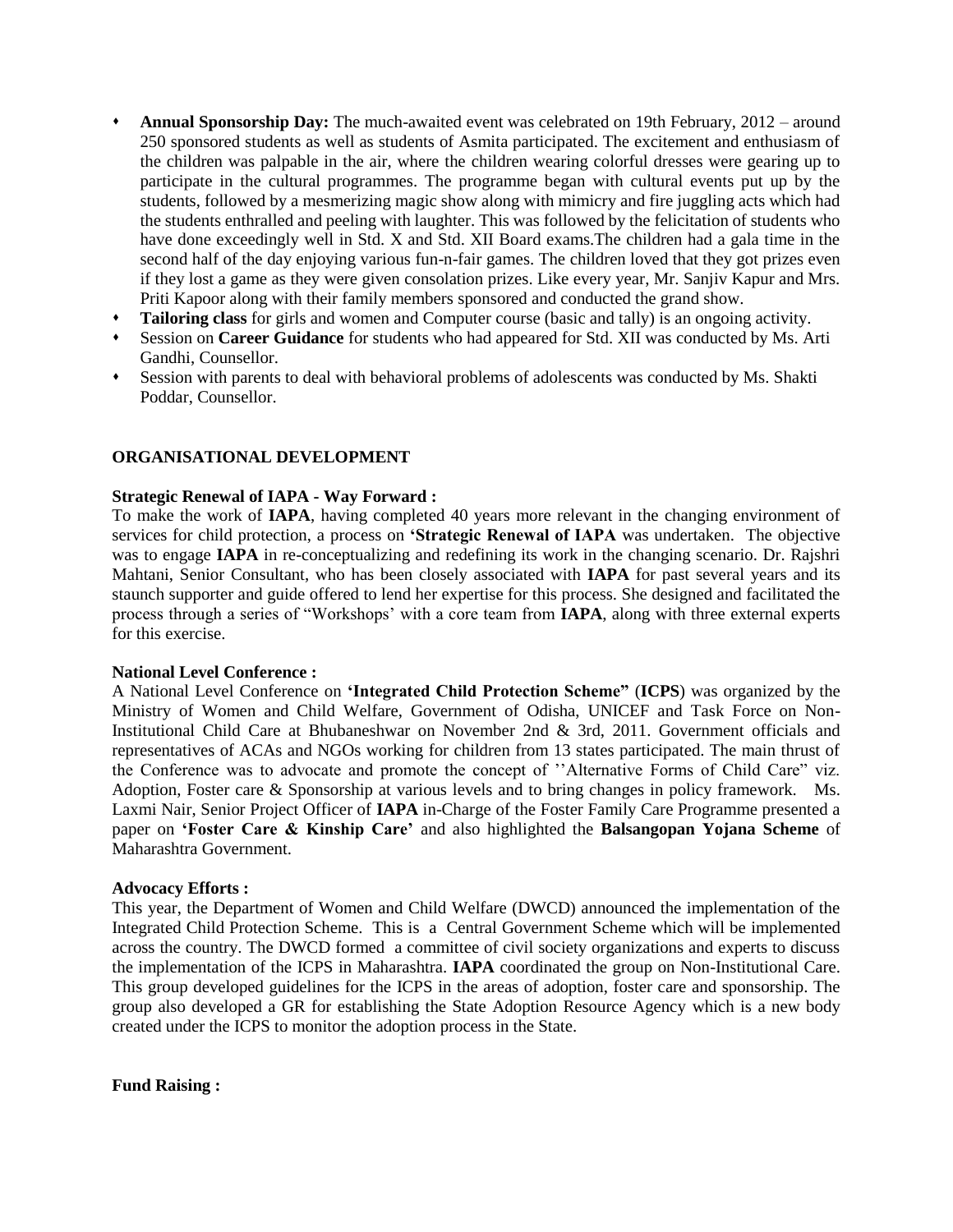Raising Funds, is an ongoing exercise undertaken to sustain and expand our programmes and services. This year two platforms viz. INDIA GIVING CHALLENGE (IGC) and STANDARD CHARTERED MUMBAI MARATHON were tapped again for this purpose. An adoptive father, Mr. Krishnan Iyer ran the half Marathon and an adopted daughter, Aditi Gokarn along with two **IAPA** staff members participated in the Dream Run.

#### **Newsletter :**

Two editions of Newsletter were brought out during the year highlighting the activities, events of the year, and other issues of interest.

**Workshops attended** : Key functionaries of **IAPA** represented the organization at various forums.

| Date            | <b>Particulars</b>                                                                                                                                                                                         |
|-----------------|------------------------------------------------------------------------------------------------------------------------------------------------------------------------------------------------------------|
|                 | <b>15.07.2011</b> A lecture on "Impact of Current Financial Bill on NGOs and Charitable Institutes and<br>FCRA" organized by Indian Council for Social Welfare, at ICSW's Central Office,<br>$Mumbai - 1.$ |
| 04.08.2011      | A one day Workshop on "Inter-country Adoption with Adoption Agencies recognized by                                                                                                                         |
|                 | Central Adoption Resource Authority" (CARA), at Vigyan Bhawan, New Delhi.                                                                                                                                  |
| 27th-28th       | A 1 <sup>1</sup> / <sub>2</sub> day Workshop on "Effective Project Proposals" for Senior NGO Executives                                                                                                    |
| <b>Feb 2012</b> | conducted by Bombay Community Public Trust, Centre for Advancement of Philanthropy<br>and HDFC Limited at HDFC's Centre for Housing Finance at Lonavala, Maharashtra.                                      |

#### **STUDENTS, VOLUNTEERS & VISITORS**

*Student placement* : Three first year students and one second year student of Masters of Social Work of SNDT University were placed for training for a period of one year, and two students for Block Placement were placed with the Agency.

An Orientation talk was held on 16.12.2011 for the 2nd year M.S.W. students of Karve Institute of Social Service, Pune.

*Volunteers* : The services of our numerous volunteers are a great asset to us.

| ٠ | Ms. Anjali Gokarn        |            | Counselling & Outreach                            |
|---|--------------------------|------------|---------------------------------------------------|
|   |                          |            | Programmes                                        |
| ٠ | Ms. Smita Zankar         | $-$        | Post-Adoption Counselling                         |
| ٠ | Ms. Beena Thadhani       | $\sim 100$ | Administrative and Library                        |
|   |                          |            | support                                           |
| ٠ | Students of H.R. College | ۰.         | Conducting Sessions and                           |
|   |                          |            | organizing outings for students of Asmita Project |
| ٠ | Dharma Bharati Mission   | -          | <b>English Speaking Classes</b>                   |
|   | Ms. Farheen Peshiram     |            | for Asmita Students.                              |
|   | Ms. Vibha Shroff         |            |                                                   |
|   | Ms. Pannabhen Chudasama  |            |                                                   |
|   | Ms. Kokila Mehta         |            |                                                   |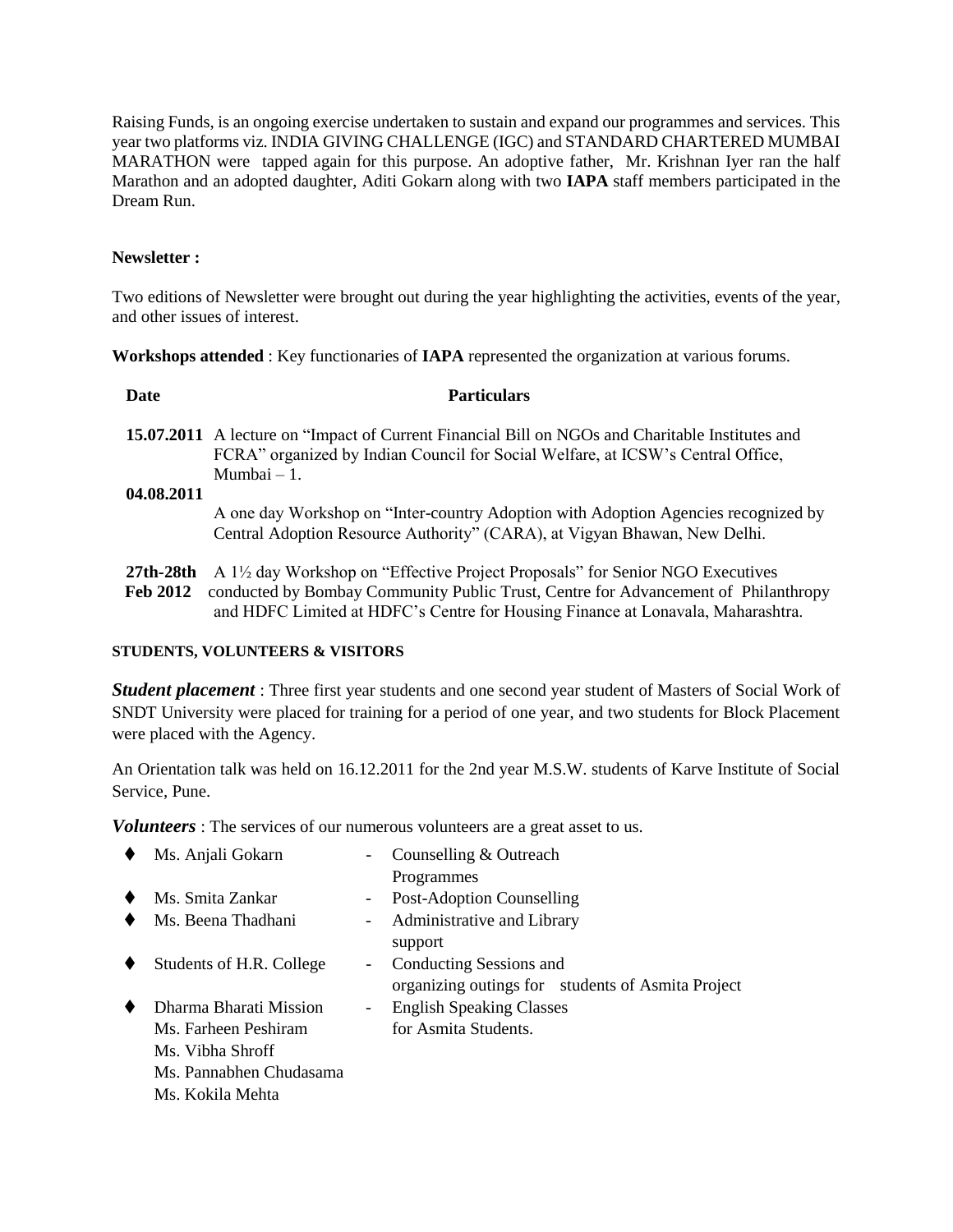Ms.Yasmin & Ms. Salma Dalal Ms. Ritika Dadoya Mr. Raju Dosa

#### *Visitors* :

**May 2011 :** Himal Gaire, Child Protection Coordinator of TdH, Nepal visited the Khetwadi Office to find out about **IAPA**'s Foster Care & Family Assistance Programme and the Maharashtra Government's Bal Sangopan Yojana implemented by **IAPA**.

**June 2011** : Richard Ponsford from 'Every Child', an organization based in UK visited the Khetwadi Office for discussions for developing an alliance of international organizations working on issues of children without parental care.

**Jan 2012** : Meena Enawalla, Operation Manager from 'Protecting Children & Uniting Families across Borders,' along with V.M. Chincholkar from Indian Council of Social Welfare, visited the Khetwadi Office.

**November 2011 and January 2012** : Mrs. Rita Steinau of Chance of Life (COL) visited the agency in November 2011, and again in January 2012 along with the Board members of COL. They interacted with the students and paid home visits. Children put up a programme which was much appreciated by the guests. They gave the children gifts sent for them by their sponsors in Germany. The COL group also presented **IAPA** with four Laptops.

#### **APPRECIATION**

Our special thanks are due to all those who have supported our programmes financially and / or rendered services in their individual capacity.

#### 1. **GOVERNMENT OFFICES** :

Government of Maharashtra Members of Bal Sangopan Yojana Advisory Board Commissionerate of Dept. Women & Child Development District Office – Dept. of Women & Child Development - Mumbai & Chembur Office Child Welfare Committee - Mumbai & Staff Children's Aid Society

#### 2. **PROMOTIONAL AND DEVELOPMENTAL PROGRAMMES**:

SAKAR – Marathwada Chapter of **IAPA**, Aurangabad Varadaan – Vidarbha Chapter of **IAPA**, Nagpur Various institutions and organisations that co-operated in the promotion of adoption. B.M.C. Health Centres

#### 3. **PRE-ADOPTION FOSTER CARE** :

Mr. Satish Chatwani (Radhika Vaishali Devika Chatwani Trust) Nestle' India Private Limited (for milk powder at subsidised rate) Dr. Rita Anand – Psychologist, S.N.D.T. University – Matunga Campus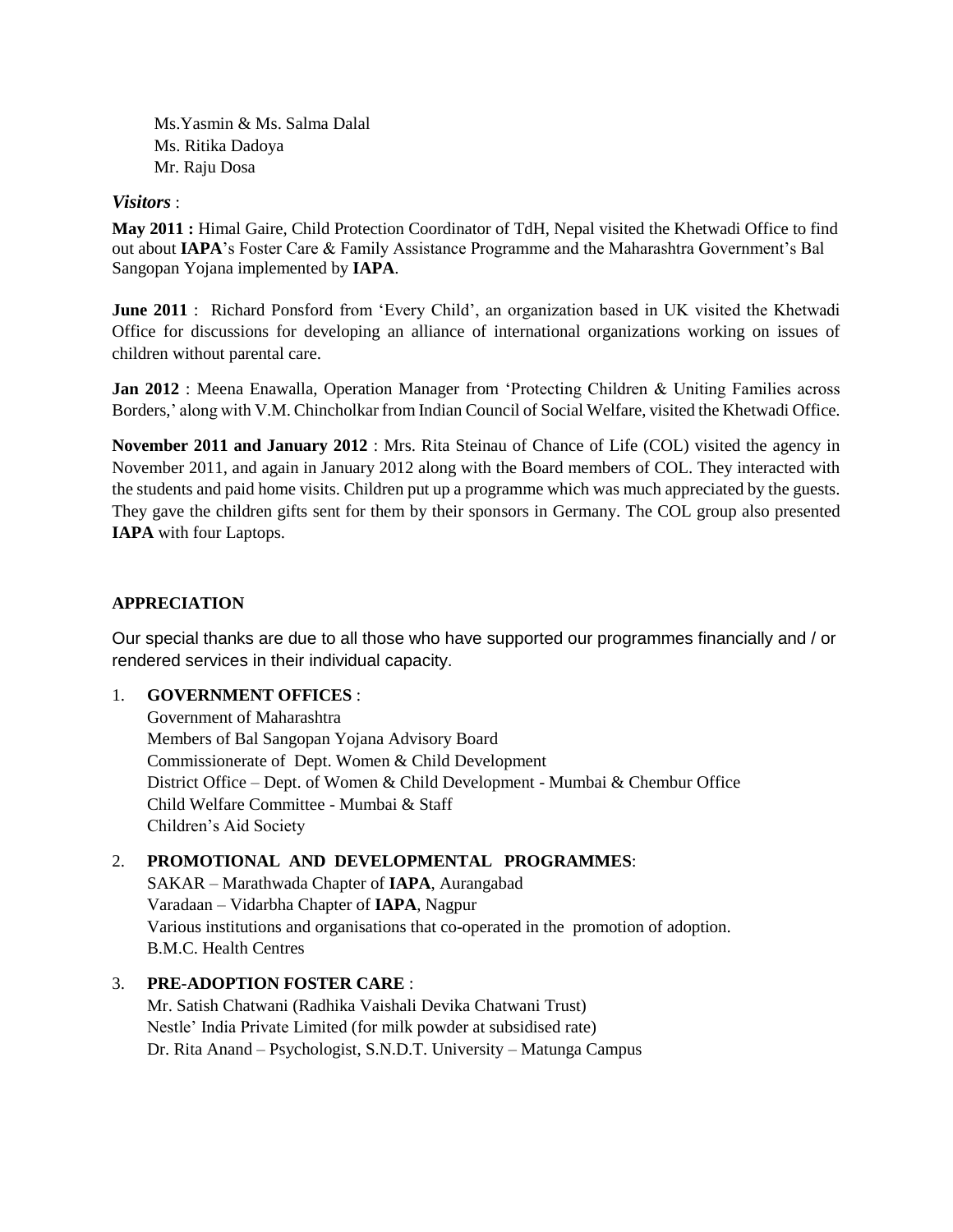#### 4. **ADOPTION PLACEMENTS AND NETWORKING** :

A.C.A. Mumbai and all other adoption placement agencies in and outside Mumbai for extending their support in placement of children in adoption and allied-services. These include:

Love Trust Foundation – Buldhana Sakar – Aurangabad Varadaan – Nagpur K.B. Bhabha Hospital, Kurla Zawabawadi Municipal Maternity Home, Mumbai Rajkunwar Rameshchandra Bang Shishugreh – Jalna Dist. Probation & After Care Association Sanchaleet Shishugreha – Ahmednagar Sangopita – Badlapur Missionaries of Charity - Vile Parle V.N. Shirodkar Municipal Maternity Home - Vile Parle (East) Naigaon Municipal Maternity Home – Naigaon Niramay Niketan – Turbhe Maze Maher, Mumbai 'G' – North Ward Office, Mumbai Health Department – BMC Offices Parel, Mumbai R.A.K. Marg Police Station, Mumbai Ms. Namrata Dalal

#### **5. ADOPTION AWARENESS WEEK – 2011**

| Media Coverage : | IBN - Lokmat, Talk Time      |
|------------------|------------------------------|
|                  | Sahar Samay                  |
|                  | Star Maaza                   |
|                  | Aakashvaani - Asmita Channel |
| Outreach Prog.:  | J. J. Hospital, Byculla      |
|                  |                              |

#### 6. **FAMILY MEET** :

G.S.B. Krida Mandir's Trustees & Staff Cadbury's India Limited Nestle' India Limited Venus Confectioners Mrs. Rajashree Deshpande Mrs. Usha Shah Mr. & Mrs. Sukhtankar Mr. Rohan Mehta Mr. Dhirendra Jain Mr. Anand Shinde

#### 7. **SPONSORSHIP** :

Jamnadas & Kantaben Chatwani Centre for Children Terre des Hommes, Denmark Madhavji Damodar Thakersey Trust 'Chance of Life' - Germany Lufthansa Group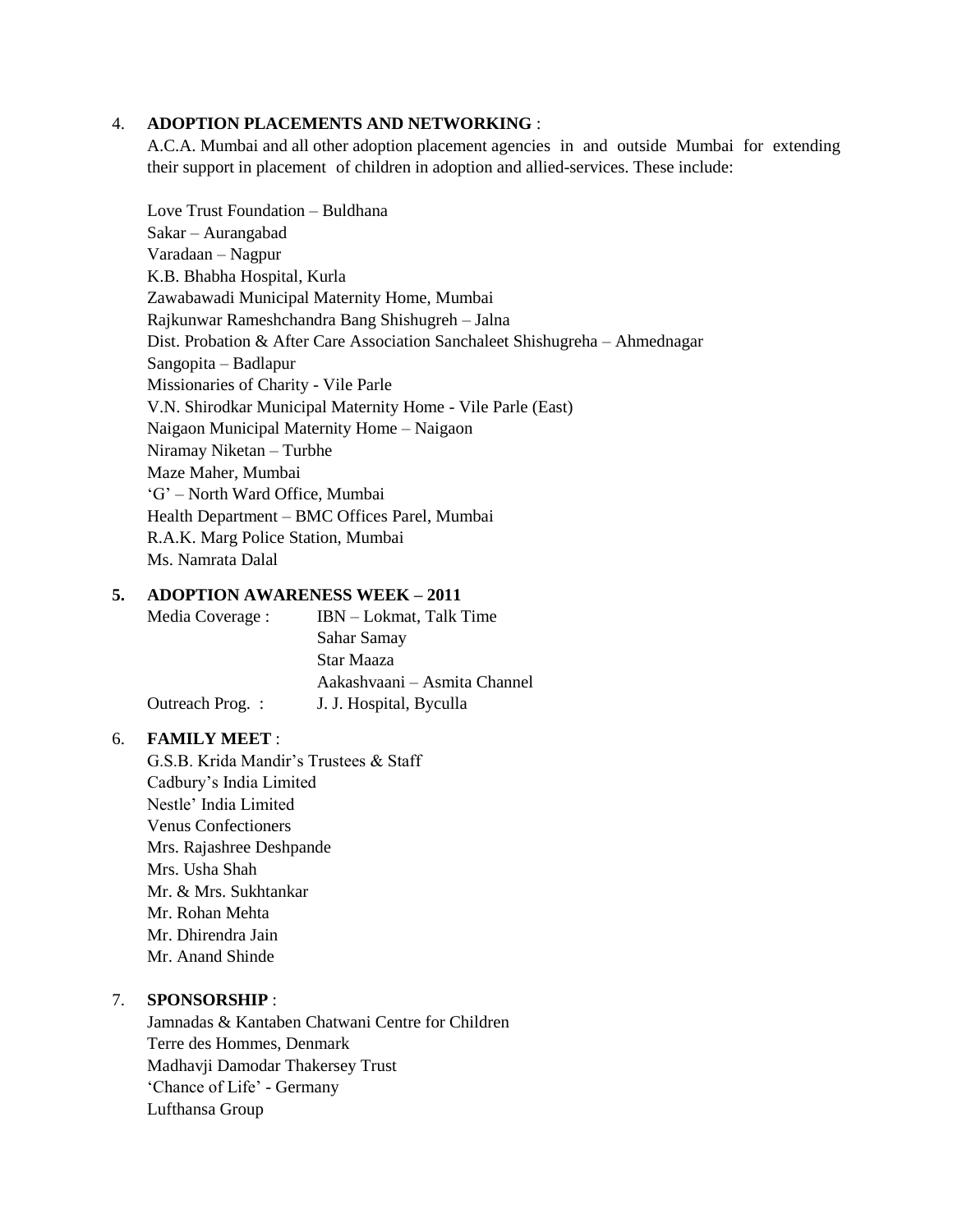Individual Sponsors HDFC Bank Ammada Trust Mumbadevi Temple Trust

#### 8. **WELL WISHERS** :

B.M.C. OFFICIALS : Education Officer Community Development Project Co-ordinator Community Development Officer, C & D Ward Administrative Officer 'D' Ward

#### 9. **SCHOOLS** :

Head Master and Teachers of the West Khetwadi Municipal School and other 'C' and 'D'ward Municipal Schools.

Members of the Sponsorship Advisory Committee

Head Master & Teachers of Kamalakar Bhai Javekar High School, Terewayangani

Chikistak Samuha Shirodkar High School

#### 10. **FOSTER FAMILY CARE** :

Terre Des Hommes (Denmark) HDFC

- 11. **MID-DAY SNACKS, VOCATIONAL TRAINING & MEDICAL AID PROGRAMME:** Terre des Hommes (TdH) Denmark
- **12. LIFE SKILL & VOCATIONAL TRAINING, MEDICAL SUPPORT** : 'Chance of Life' (Germany)

#### **13. CHILD GUIDANCE CENTRE & MENTAL HEALTH** :

Dr. Prashant Shah Dr. (Ms.) Hutoshi Bana Mrs. Shakti Poddar Ms. Nanda Puranik 'Ummeed' – Child Development Centre

#### **14. FLYING HIGH** :

Bombay Community Public Trust (BCPT) Chikistak Samuha Shirodkar High School

#### **15. MEDICAL ASSISTANCE** :

Dr. Mrs. Anaita Udwadia – Hegde (Paediatric Neurologist) Mr. Amit & Mrs. Archana Chandra Ms. Lakshmi Kaushalia Mr. Darius & Mrs. Nergis Udwadia Dr. Hemanth Hegde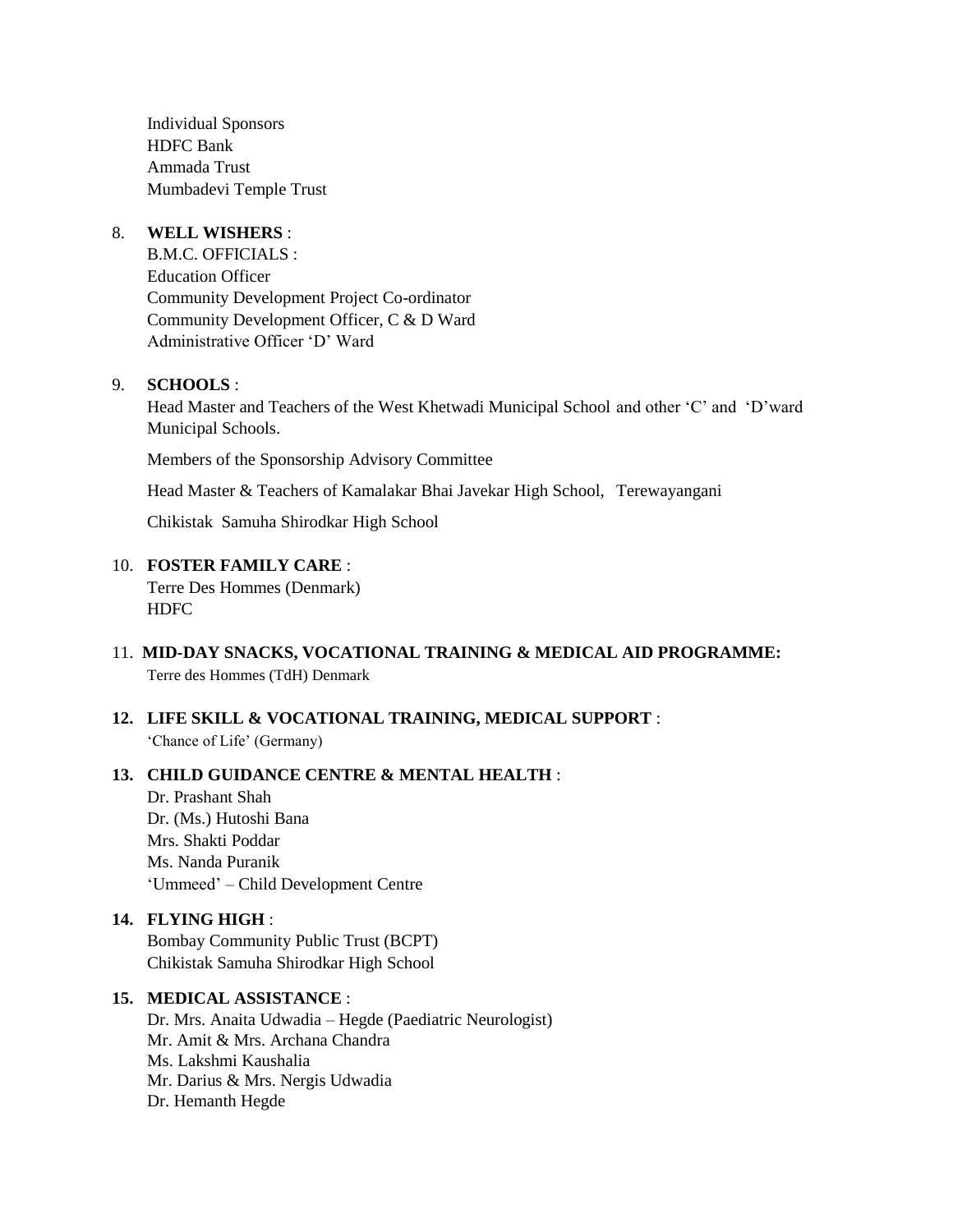Mr. & Mrs. Jajodia Mr. Ethan Sutaria Mr. Bamanji Dem Mehta Dr. C.E. Deopujari – (Paediatric Neurosurgery Trust) Bhagwandas Gordhandas Financial Pvt. Ltd. Ms. Harshada Rege Mr. Suketu Doshi & Family Mr. Kamlesh Gujar Mr. Praveen Jain Mr. Hiten Mehta Mr. Suhas Vaidya Mr. Christoph & Annemaria Haller Narayan Charitable Trust Shreyas Pracharak Sabha Brahma Kumari S.E.S. Hospital, Andheri.

#### **16. MEDICAL FRATERNITY** :

Doctors, paediatricians and social workers attached to the hospitals and others for their assistance and devotion to the children we serve; namely :

K.E.M. Hospital Hinduja Hospital Holy Family Hospital B.S.E.S. Hospital, Andheri Cama & Albless Hospital Prabhadevi Municipal Maternity Home Naigaon Municipal Maternity Home

Dr. Deepak Tirthani Dr. Mrs. Anaita Hegde Dr. Mrs. Asha Chitnis Dr. Suresh Shah Dr. Sanjay Sharma Dr. Neeraj Jain Dr. Suhas Prabhu Dr. Mrs. Trupti Poyarekar Dr. Vishal Wani Dr. Mrs. Sumati Purandare

#### 17. **INDIVIDUALS** :

**Mr. Darius & Mrs. Nergis Udwadia Mrs. Priti Kapur & all the Kapur family members Mr. Shakir & Mrs. Aditi Macchiwalla Ms. Beena Thadhani Mr. T. Srinivasan Mr. Aniruddha & Mrs. Alpana Dange Ms. Vidya Apte**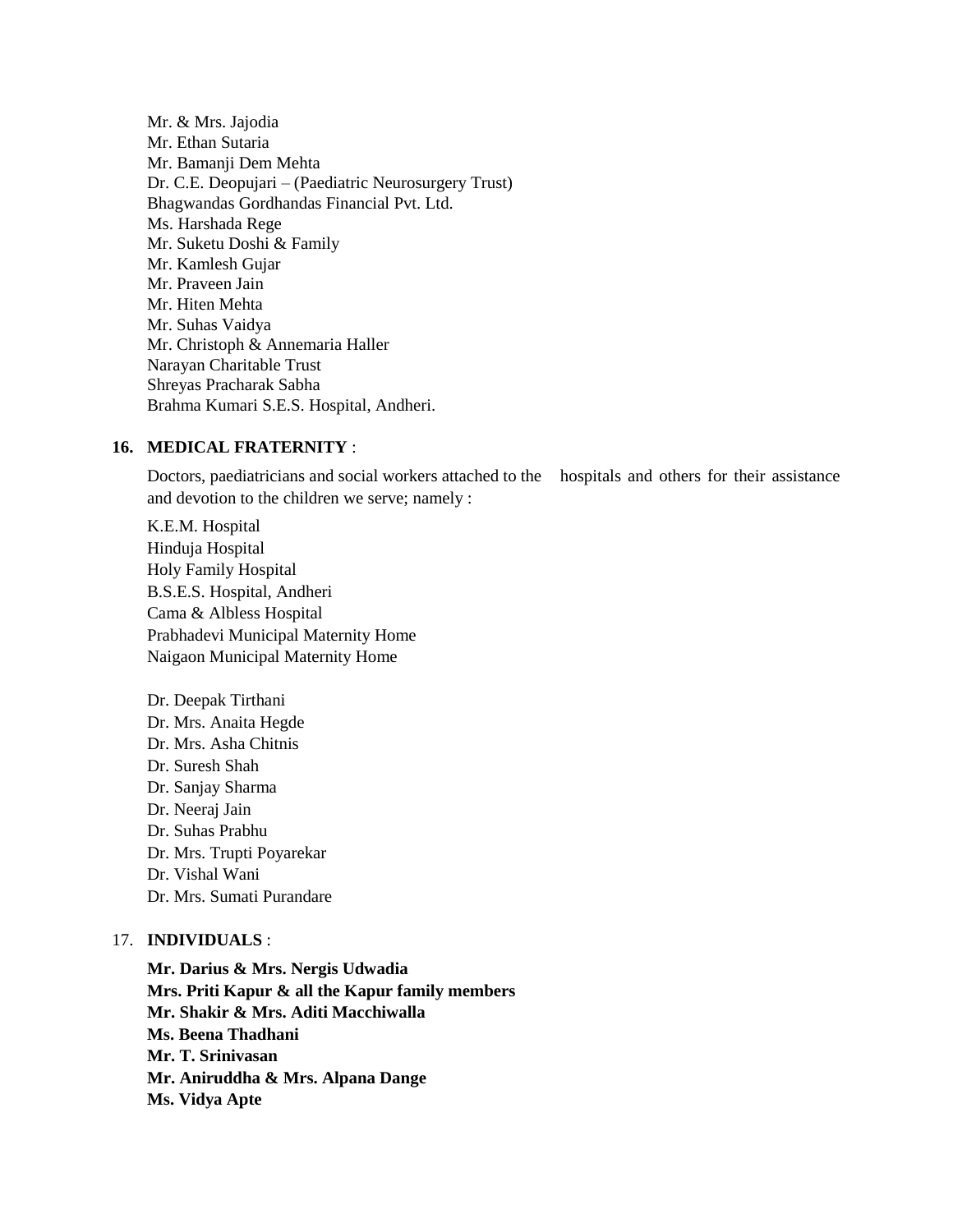**Mrs. Nilima Deshmukh Mrs. Devaki Pandit & Mr. Sachin Nambeear Shri. Vasantbhai Kanakiya Mrs. Margaret Mehta Rotary Club of H.R. College Ms. Rachael Alphonso Ms. Geeta Mahajan Ms. Shivani Malhotra Mr. R. Krishna Moorthy Mr. Ashok Kanse Mr. Sachiv & Mrs. Shruti Parikh Mr. & Mrs. Madhavi Patel**

- 18. M/s. Mahesh C. Mathur & Co. our Auditor since **IAPA's** inception.
- **19. Ms. Lina Nichani and Ms. Lalita Jairaj** for legal services.
- **20. Foster Parents** for early child care of children awaiting adoption.
- **21. Mr. Dollar Mathuria & Cyberia** for computer servicing.
- **22. Staff of IAPA**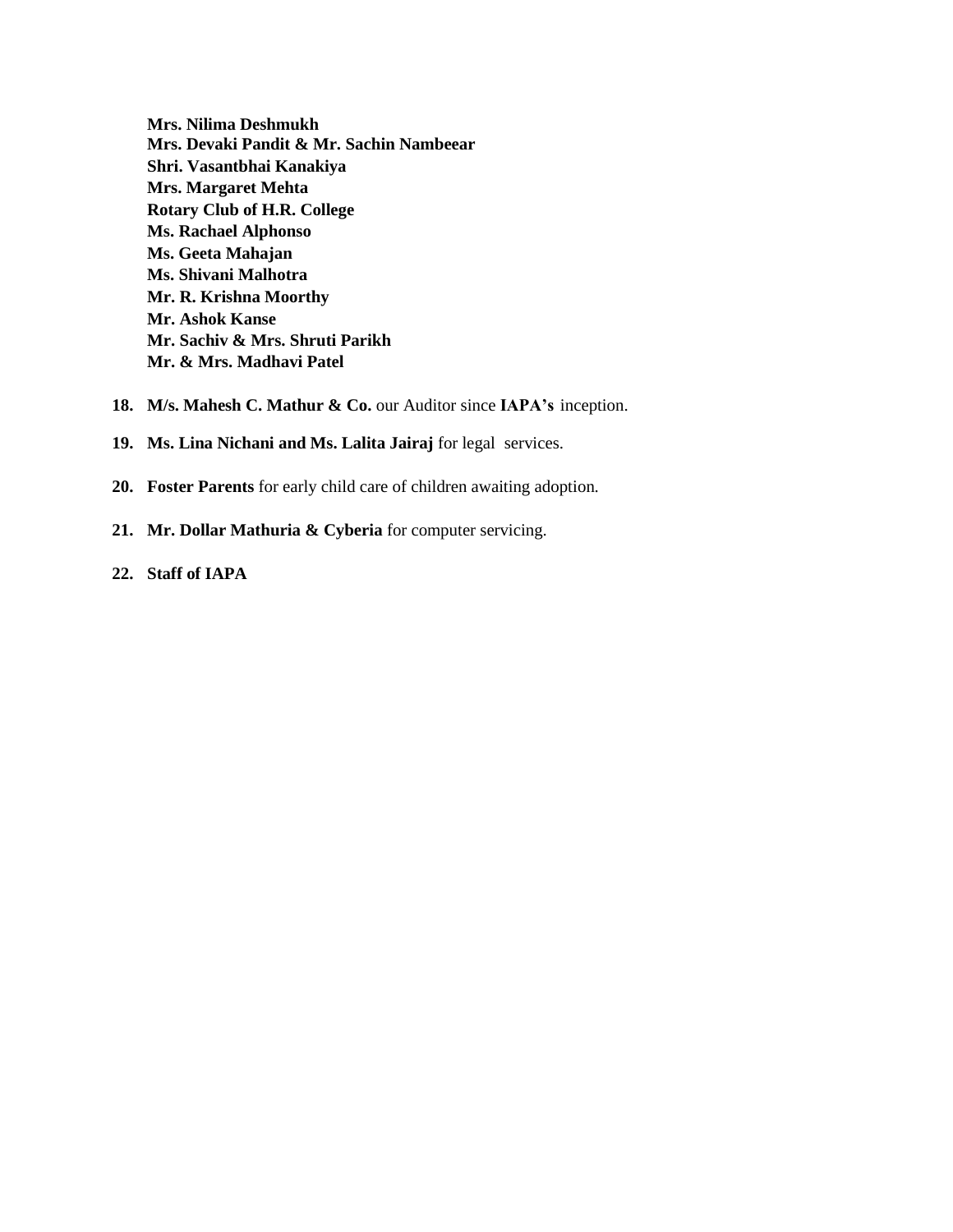

# **INDIAN ASSOCIATION FOR PROMOTION OF ADOPTION & CHILD WELFARE IAPA**

**AUDITED STATEMENT OF ACCOUNTS FOR THE YEAR ENDING 31ST MARCH 2012**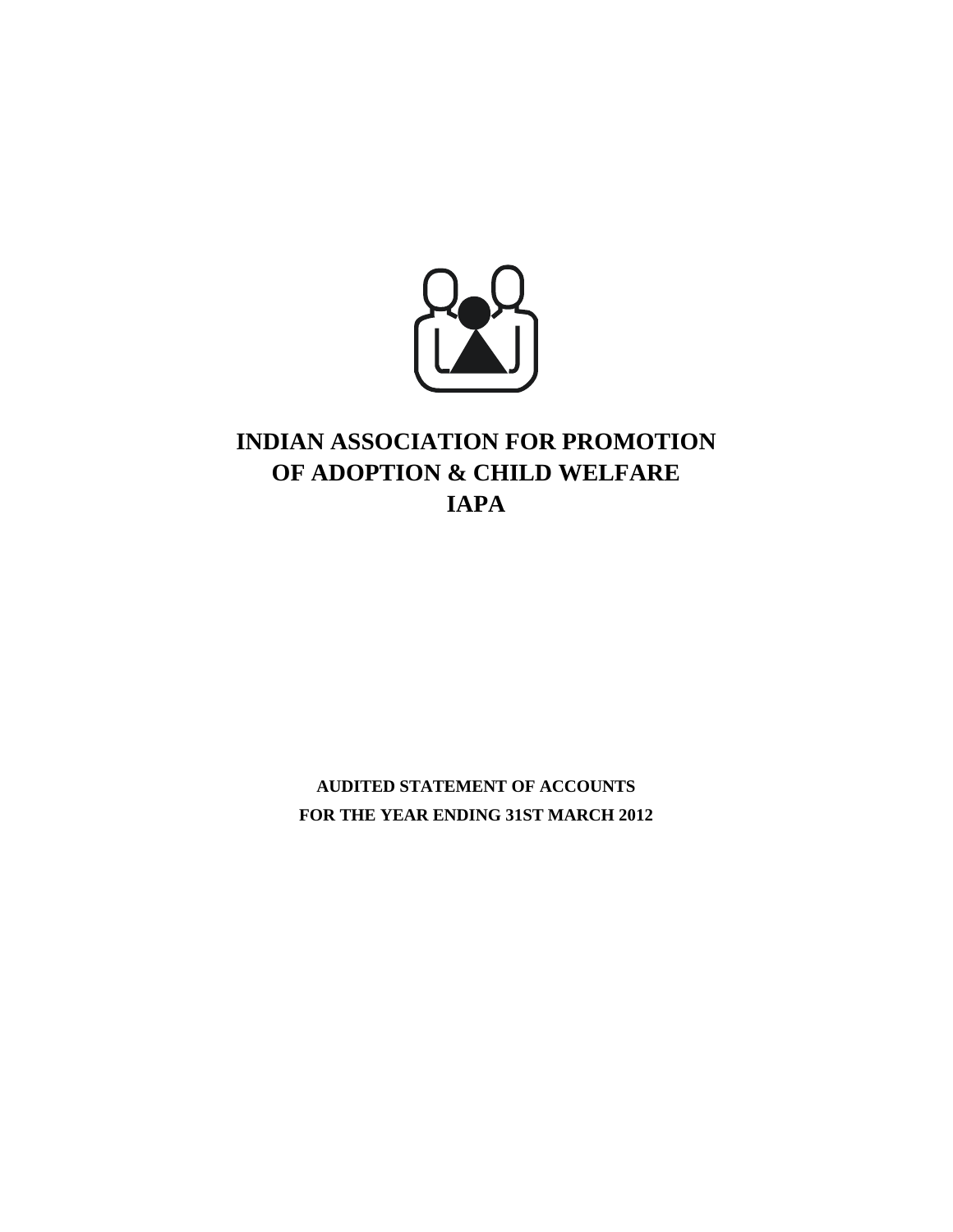#### **REPORT OF AN AUDITOR RELATING TO ACCOUNTS AUDITED UNDER**

#### **SUB-SECTION (2) OF SECTION 33 & 34 & RULE 19 OF THE BOMBAY PUBLIC TRUST ACT.**

#### **Registration No. F-2230 of 1994**

#### Name of The Public Trust : **INDIAN ASSOCIATION FOR PROMOTION OF ADOPTION & CHILD WELFARE**

| (a) | Whether accounts are maintained regularly and in accordance                                                                                                                                                                                                                                                                                                                                                                                                          |             |
|-----|----------------------------------------------------------------------------------------------------------------------------------------------------------------------------------------------------------------------------------------------------------------------------------------------------------------------------------------------------------------------------------------------------------------------------------------------------------------------|-------------|
|     | with the provisions of the Act and the rules;                                                                                                                                                                                                                                                                                                                                                                                                                        | <b>YES</b>  |
| (b) | Whether receipts and disbursements are properly and correctly                                                                                                                                                                                                                                                                                                                                                                                                        |             |
|     | shown in the accounts:                                                                                                                                                                                                                                                                                                                                                                                                                                               | <b>YES</b>  |
| (c) | Whether the cash balance and vouchers in the custody of the manager                                                                                                                                                                                                                                                                                                                                                                                                  |             |
|     | or trustee on the date of audit were in agreement with the accounts;                                                                                                                                                                                                                                                                                                                                                                                                 | <b>YES</b>  |
| (d) | Whether all books, deeds, accounts, vouchers or other documents or                                                                                                                                                                                                                                                                                                                                                                                                   |             |
|     | records required by the auditor were in produced before him;                                                                                                                                                                                                                                                                                                                                                                                                         | <b>YES</b>  |
| (e) | Whether the register of movable and immovable properties is properly maintained.<br>the changes therein are communicated from time to time to the regional office,<br>and the defects and inaccuracies mentioned in the various audit report have<br>been duly compiled with;                                                                                                                                                                                        | <b>YES</b>  |
| (f) | Whether the manager or trustee or any other person required by the auditor to                                                                                                                                                                                                                                                                                                                                                                                        |             |
| (g) | appear before him did so and furnished the necessary information required by him;<br>Whether any property or funds of the Trust were applied for any object or                                                                                                                                                                                                                                                                                                       | <b>YES</b>  |
|     | purpose other than the object or purpose of the Trust;                                                                                                                                                                                                                                                                                                                                                                                                               | NΟ          |
| (h) | The amount of outstanding for more than one year and the amounts                                                                                                                                                                                                                                                                                                                                                                                                     |             |
|     | written off, if any;                                                                                                                                                                                                                                                                                                                                                                                                                                                 | <b>NIL</b>  |
| (i) | Whether tenders were invited for repairs or construction involving expenditure                                                                                                                                                                                                                                                                                                                                                                                       |             |
|     | exceeding Rs. 5000/-;                                                                                                                                                                                                                                                                                                                                                                                                                                                | <b>N.A.</b> |
| (j) | Whether any money of the public trust has been invested contrary to the                                                                                                                                                                                                                                                                                                                                                                                              |             |
|     | provisions of Section 35;                                                                                                                                                                                                                                                                                                                                                                                                                                            | NΟ          |
| (k) | Alienation, if any, of the immovable property contrary to the provision of<br>Section 36 which have come to the notice of the auditor;                                                                                                                                                                                                                                                                                                                               | <b>NO</b>   |
| (1) | All cases of irregular, illegal or improper expenditure, or failure or omission to<br>recover monies or other property belonging to the public trust or of loss or waste<br>of money or other property thereof, and whether such expenditure, failure, omission,<br>loss or waste was caused in consequence of breach of trust or misapplication or any<br>other misconduct on the part of the trustees or any other person while in the<br>management of the trust; | <b>NO</b>   |
|     | (m) Whether the budget has been filed in the form provided by rule 16A;                                                                                                                                                                                                                                                                                                                                                                                              | <b>YES</b>  |
| (n) | Whether the maximum and minimum number of the trustees is maintained;                                                                                                                                                                                                                                                                                                                                                                                                | <b>YES</b>  |
| (o) | Whether the meetings are held regularly as provided in such instrument;                                                                                                                                                                                                                                                                                                                                                                                              | <b>YES</b>  |
| (p) | Whether the minute books of the proceedings of the meeting is maintained;                                                                                                                                                                                                                                                                                                                                                                                            | <b>YES</b>  |
| (q) | Whether any of the trustees has any interest in the investment of the trust;                                                                                                                                                                                                                                                                                                                                                                                         | NO.         |
| (r) | Whether any of the trustee is a debtor or creditor of the trust;                                                                                                                                                                                                                                                                                                                                                                                                     | <b>NO</b>   |
| (s) | Whether the irregularities pointed out by the auditors in the accounts of the                                                                                                                                                                                                                                                                                                                                                                                        |             |
|     | previous year have been duly complied with by the trustees during the period                                                                                                                                                                                                                                                                                                                                                                                         |             |
|     | of audit;                                                                                                                                                                                                                                                                                                                                                                                                                                                            | <b>N.A.</b> |
| (t) | Any special matter which the auditor may think fit or necessary to bring<br>to the notice of the Deputy or Assistant Charity Commissioner;                                                                                                                                                                                                                                                                                                                           | <b>NONE</b> |

MAHESH C. MATHUR & CO. Sd/- Chartered Accountants. Firm Registration No. : 105800W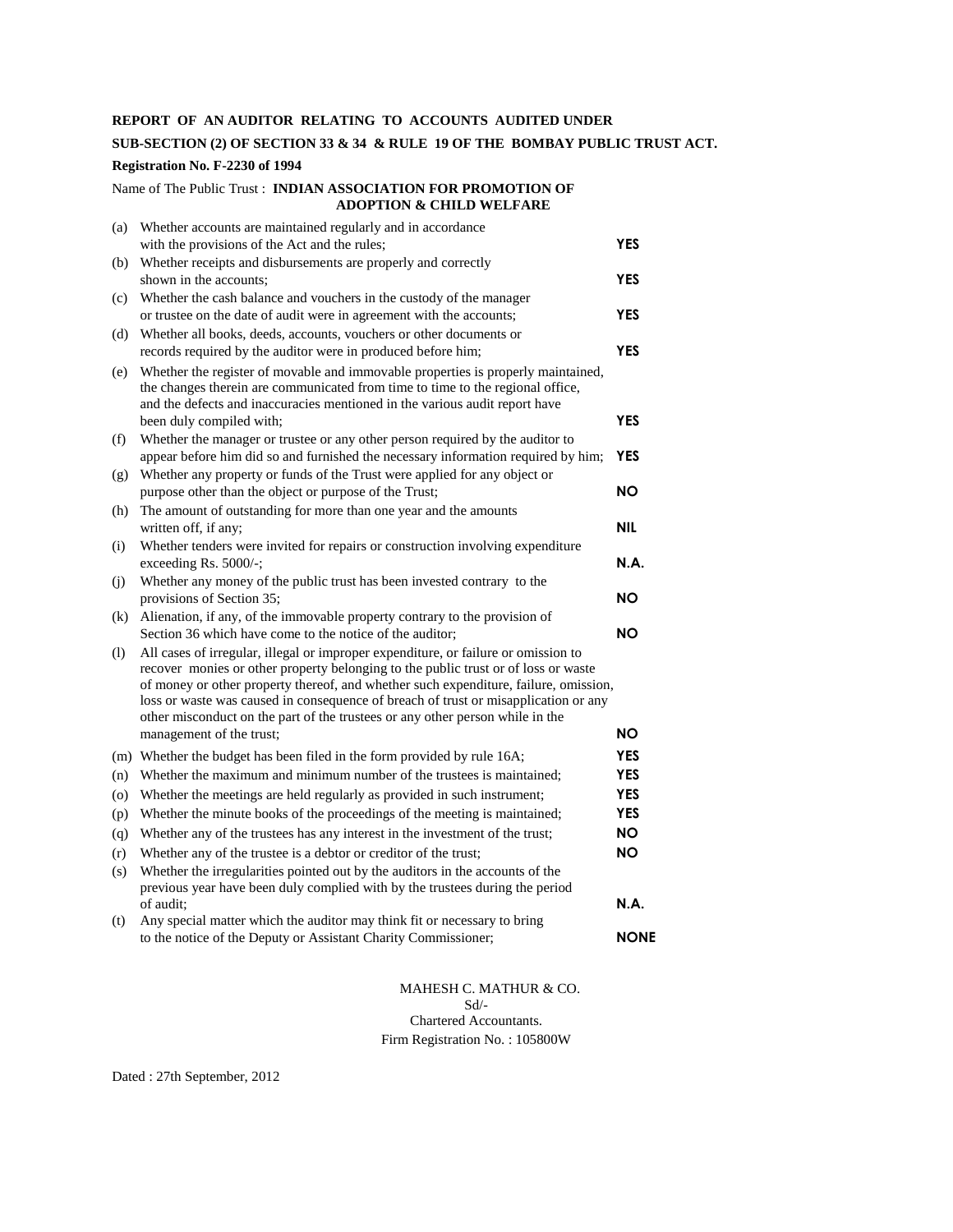#### **AUDITED STATEMENT OF ACCOUNT FOR THE YEAR ENDING 31ST MARCH, 2011 THE BOMBAY PUBLIC TRUSTS ACT, 1950, SCHEDULE IX C, (Vide Rule 32)**

#### **Registration No. F-2230**

#### Name of The Public Trust : **INDIAN ASSOCIATION FOR PROMOTION OF ADOPTION & CHILD WELFARE**

#### **Statement of Income liable to contribution for the year ending 31st March, 2012**

|     |                                                                                                                                                                                                     | Rs. Ps.                  | Rs.Ps.        |
|-----|-----------------------------------------------------------------------------------------------------------------------------------------------------------------------------------------------------|--------------------------|---------------|
| I.  | Income as shown in the Income and Expenditure Account<br>(Schedule IX)                                                                                                                              |                          | 11,389,193.50 |
| П.  | Item not chargeable to Contribution under Section 58 & Rule 32:                                                                                                                                     |                          |               |
| (i) | Donations received from other Public Trusts and Dharmadas<br>(As per "ANNEXURE-A" attached)                                                                                                         | 1,010,121.00             |               |
|     | (ii) Grants received from Government and Local Authorities<br>(As per "ANNEXURE-B" attached)                                                                                                        | 584,300.00               |               |
|     | (iii) Interest on Sinking or Depreciation Fund                                                                                                                                                      | <b>NIL</b>               |               |
|     | (iv) Amount spent for the purpose of secular education<br>(As per "ANNEXURE C-V" attached)<br>(v) Amount spent for the purpose of medical relief<br>(As per "ANNEXURE C-V" attached)                | 10,379,493.86            |               |
|     | (vi) Amount spent for the purpose of veterinary treatment of animals                                                                                                                                | <b>NIL</b>               |               |
|     | (vii) Expenditure incurred from donations for relief of distress<br>caused by scarcity, drought, flood, fire or other natural calamity                                                              | <b>NIL</b>               |               |
|     | (viii)Deductions out of income from lands used for agricultural purposes:-<br>(a) Land Revenue and Local Fund Cess                                                                                  | <b>NIL</b>               |               |
| (b) | Rent payable to superior landlord                                                                                                                                                                   | <b>NIL</b>               |               |
| (c) | Cost of production, if lands are cultivated by trust                                                                                                                                                | <b>NIL</b>               |               |
|     | (ix) Deductions out of income from lands used for non-agricultural purposes:-<br>(a) Assessment, cesses and other Government or Municipal taxes<br>(b) Ground rent payable to the Superior landlord | <b>NIL</b><br><b>NIL</b> |               |
| (c) | Insurance premium                                                                                                                                                                                   | <b>NIL</b>               |               |
| (d) | Repairs at 10% of gross rent of building                                                                                                                                                            | <b>NIL</b>               |               |
| (e) | Cost of collection at 4% of gross rent of building let out                                                                                                                                          | <b>NIL</b>               |               |
|     | (x) Cost of collection of income or receipts from securities,<br>stocks, etc. at 1% of such income                                                                                                  | 113,891.94               |               |
|     | (xi) Deductions on account of repairs in respect of buildings not rented<br>$\&$ yielding no income, at 10% of the estimated gross annual rent                                                      | <b>NIL</b>               | 12,087,806.80 |
|     | Gross Annual Income chargeable to contribution                                                                                                                                                      |                          | <b>NIL</b>    |

Trust Address Flat No. 7 Kanara Brotherhood Society, Mogul Lane, Matunga (W), Mumbai 400 016. Tel: 2430 7076 TeleFax: 2437 4938

> MAHESH C. MATHUR & CO. Sd/- Chartered Accountants. Firm Registration No. : 105800W

Dated : 27th September, 2012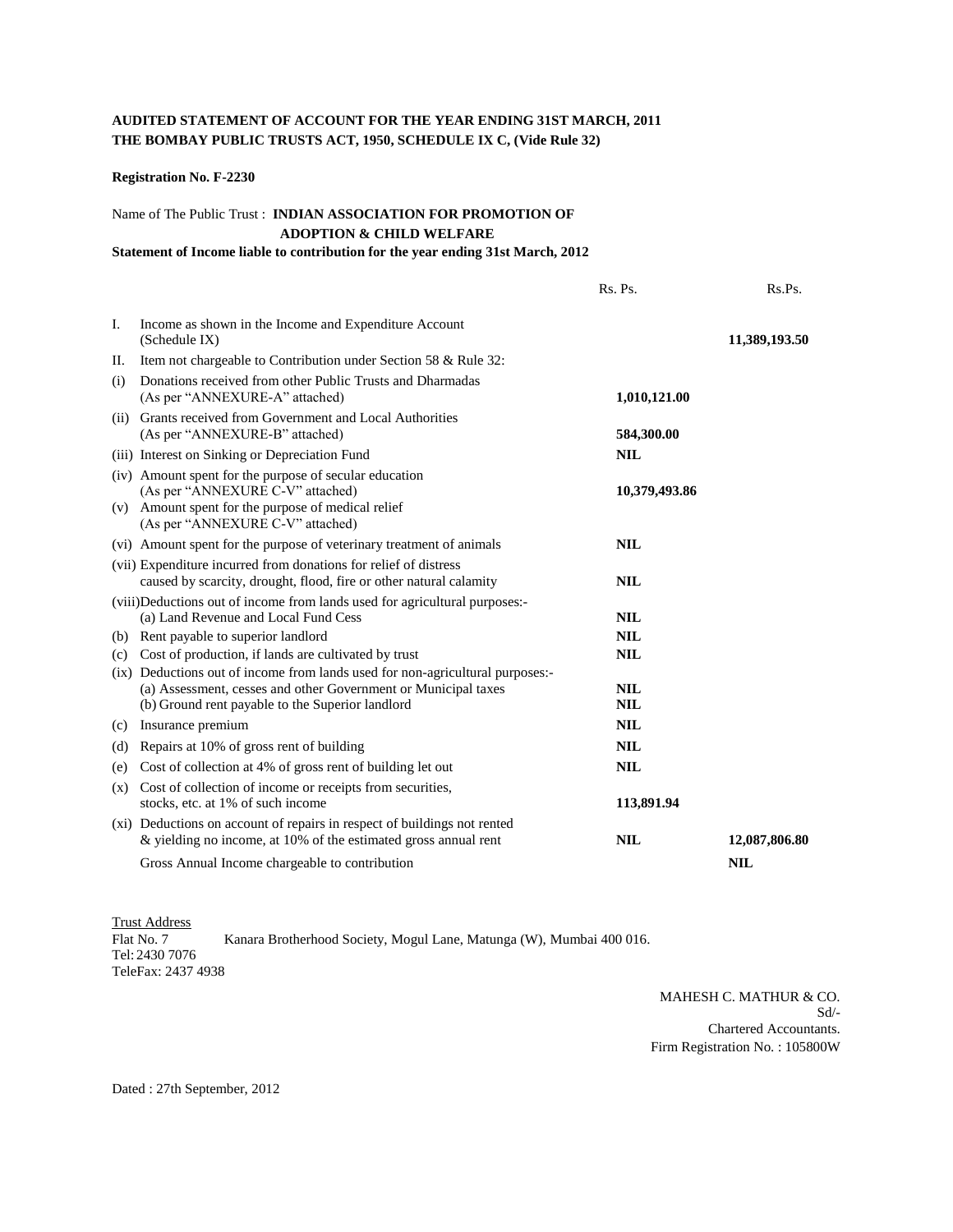THE BOMBAY PUBLIC TRUST ACT, 1950<br>
THE BOMBAY PUBLIC TRUST ACT, 1950

SCHEDULE VIII [ (Vide Rule 17(1) ]

#### Name of the Public Trust : INDIAN ASSOCIATION FOR PROMOTION OF ADOPTION & CHILD WELFARE

BALANCE SHEET AS AT MARCH 31, 2012

| Last Year                        | <b>FUNDS &amp; LIABILITIES</b>                                                                                                                                                                                                                                                                        |                                             | This Year     | Last Year                                         | PROPERTY & ASSETS                                                                                                                                                                                                                    |         |                                                                          | This Year                    |
|----------------------------------|-------------------------------------------------------------------------------------------------------------------------------------------------------------------------------------------------------------------------------------------------------------------------------------------------------|---------------------------------------------|---------------|---------------------------------------------------|--------------------------------------------------------------------------------------------------------------------------------------------------------------------------------------------------------------------------------------|---------|--------------------------------------------------------------------------|------------------------------|
| Rs. Ps.                          |                                                                                                                                                                                                                                                                                                       | Rs. Ps.                                     | Rs. Ps.       | Rs. Ps.                                           |                                                                                                                                                                                                                                      | Rs. Ps. |                                                                          | Rs. Ps.                      |
|                                  | TRUSTS FUNDS OR CORPUS :<br>64,79,133.10 Balance as per last Balance Sheet<br>Adjustments during the year (give details)<br>Donation received during the year towards<br>22,44,635.52 Corpus Funds<br>10,000.00 Life Membership Fees<br>Patron Membership Fee<br>Transfered from Income & Expenditure | 87, 33, 768. 62<br>87,000.00<br>1,00,000.00 | 89,20,768.62  | 1,18,119.30                                       | <b>IMMOVABLE PROPERTIES</b><br>1,31,243.67 Balance as per last Balance Sheet<br>13,124.37 Less: Depreciation for the year @ 10%<br><b>INVESTMENTS:</b><br>133,99,453.00 (As per Annexure -II)<br>Note: The market value of the above |         | 1,18,119.30<br>11,811.93                                                 | 1,06,307.37<br>154,37,371.00 |
| 87, 33, 768. 62<br>108,39,507.87 | <b>OTHER EARMARKED FUNDS:</b><br>2,65,750.00 Earmarked Donations in the nature of Corpus<br>Earmarked Donations to the extent not spent<br>105,73,757.87 (As per Annexure - I)                                                                                                                        | 2,65,750.00<br>114,08,776.01                | 116,74,526.01 | 64.783.19<br>58,304.85                            | investments is not known - not quoted<br><b>FURNITURE &amp; FIXTURES:</b><br>59,783.19 Balance as per last Balance Sheet<br>5,000.00 Additions during the year<br>6,478.34 Less : Depreciation upto date @ 10%                       |         | 58,304.85<br>0.00<br>58.304.85<br>5,830.40                               | 52.474.45                    |
|                                  | <b>CURRENT LIABILITIES:</b><br>4,625.00 Professional Tax Payable                                                                                                                                                                                                                                      |                                             | 5,190.00      | 1.04.292.57<br>39.977.24<br>1,834.33<br>61,881.00 | <b>OFFICE EQUIPMENT(TOTAL)</b><br>24,652.57 Balance as per last Balance Sheet<br>79,640.00 Addition during the year<br>600.00 Less: Sale during the year<br>Less: Depreciation upto date<br>Computers @ 60%<br>Others @ 15%          |         | 61.881.00<br>16,630.00<br>78.511.00<br>5,000.00<br>28.088.00<br>4,004.55 | 41.418.45<br>CONTD.          |

|               | <b>FUNDS &amp; LIABILITIES</b>                                     |                  | This Year     | Last Year     | PROPERTY & ASSETS                                 |             | This Year |               |
|---------------|--------------------------------------------------------------------|------------------|---------------|---------------|---------------------------------------------------|-------------|-----------|---------------|
| Rs. Ps.       |                                                                    | Rs. Ps.          | Rs. Ps.       | Rs. Ps.       |                                                   | Rs. Ps.     | Rs. Ps.   |               |
|               | <b>INCOME &amp; EXPENDITURE ACCOUNT</b>                            |                  |               |               | <b>ADVANCES:</b>                                  |             |           |               |
|               | -14,86,925.38 Balance as per last Balance Sheet                    | (16, 83, 936.04) |               |               | 235.00 Professional Tax excess paid               |             |           |               |
|               |                                                                    |                  |               |               | 22,000.00 Advances to Employees                   | 24,000.00   |           |               |
|               | Add: Surplus per Income and Expenditure                            | 5,46,298.39      |               |               | 4.300.00 Advances to Foster Parents               | 11,000.00   |           |               |
|               | Account                                                            |                  |               |               | 18,000.00 Telephone Deposits                      | 18,000.00   |           |               |
|               |                                                                    |                  |               |               | 1,09,018.84 Tax deducted at source                | 1,74,830.84 |           |               |
|               | 1,97,010.66 Less: Deficit as per Income and Expenditure<br>Account | 0.00             |               | 1,53,553.84   |                                                   |             |           | 2,27,830.84   |
|               | $-16,83,936.04$ Balance as per contra                              | $-11,37,637.65$  |               |               | <b>CASH AND BANK BALANCES:</b>                    |             |           |               |
|               |                                                                    |                  |               |               | (a) In Saving Accounts                            |             |           |               |
|               |                                                                    |                  |               |               | 23,52,531.16 (As per Annexure III)                |             |           | 22,22,307.97  |
|               |                                                                    |                  |               |               | (b) Cash in hand                                  |             |           |               |
|               |                                                                    |                  |               |               | 32,830.30 (As per Annexure III)                   |             |           | 50,096.90     |
|               |                                                                    |                  |               |               | <b>SHORT TERM DEPOSITS</b>                        |             |           |               |
|               |                                                                    |                  |               |               | 12,406.00 ii] Shamrao Vithal Co-operative Bank    |             |           | 2,12,406.00   |
|               |                                                                    |                  |               |               | 3,42,252.00 iii] Shamrao Vithal Co-operative Bank |             |           | 0.00          |
|               |                                                                    |                  |               |               | 12,36,568.00 iv) IDBI bank (SAVING)               |             |           | 9,86,568.00   |
|               |                                                                    |                  |               |               | 1,26,066.00 v) IDBI bank (FCRA)                   |             |           | 1,26,066.00   |
|               |                                                                    |                  |               | 17,17,292.00  |                                                   |             |           |               |
|               |                                                                    |                  |               |               | <b>INCOME &amp; EXPENDITURE ACCOUNT</b>           |             |           |               |
|               |                                                                    |                  |               |               | 16,83,936.04 Balance as per contra                |             |           | 11,37,637.65  |
| 195,77,901.49 |                                                                    | Rs.              | 206,00,484.63 | 195,77,901.49 |                                                   | Rs.         |           | 206,00,484.63 |
|               |                                                                    |                  |               |               |                                                   |             |           |               |

Regrouping of Head of Accounts is done wherever necessary

**MAHESH C MATHUR & CO.** 

**Income Outstanding Rs.4,28,599.09**

As per our report of even date<br>
of the Funds & Liabilities and of the Property and Assets of the Trust<br>
of the Funds & Liabilities and of the Property and Assets of the Trust

Chartered Accountants Firm Registration No. : 105800W President

Vice-President

**(MAHESH C MATHUR)**

Propreitor<br>Membership No.5880(1963) Dated at : Hon. Treasurer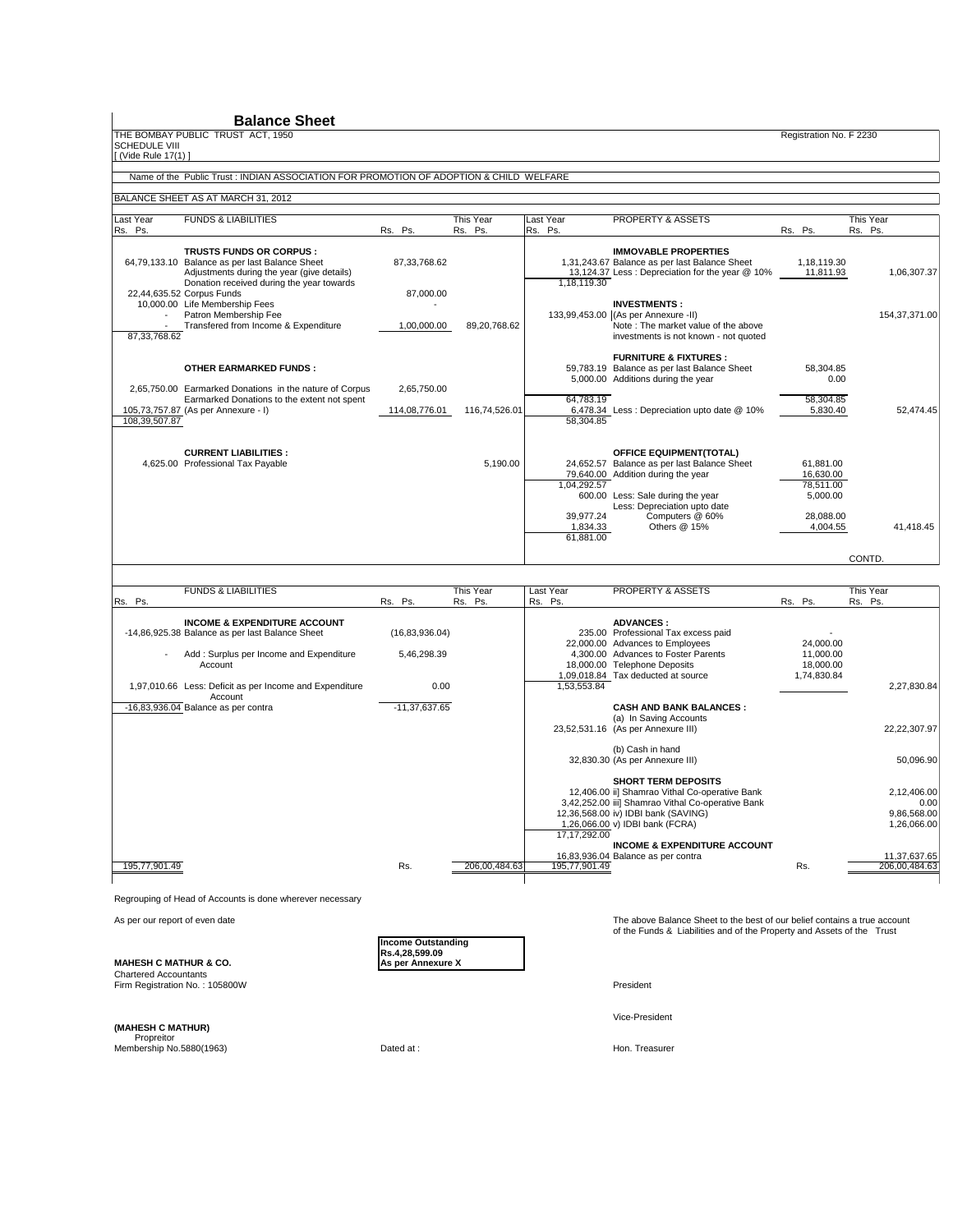#### **Income & Expenditure for the year ending March 31, 2012**

THE BOMBAY PUBLIC TRUST ACT, 1950 SCHEDULE IX [ (Vide Rule 17(1) ]

Name of the Public TPublic Trust : INDIAN ASSOCIATION FOR PROMOTION OF ADOPTION & CHILD WELFARE

Income & Expenditure Account for the year ending March 31, 2012

|         | Last Year                         |    | <b>EXPENDITURE</b>                                                                   |         |     |                       |         | This Year     | Last Year    | <b>INCOME</b>                                                         | This Year     |
|---------|-----------------------------------|----|--------------------------------------------------------------------------------------|---------|-----|-----------------------|---------|---------------|--------------|-----------------------------------------------------------------------|---------------|
| Rs. Ps. |                                   |    |                                                                                      | Rs. Ps. |     |                       | Rs. Ps. |               | Rs. Ps.      | Rs. Ps.                                                               | Rs. Ps.       |
|         |                                   |    | 1. Establishment Expenses<br>2,54,513.25 (As per Annexure - IV)                      |         |     |                       |         | 3,19,957.37   |              | 13,15,960.03 1. Interest (realised)                                   | 11,87,209.00  |
|         |                                   |    | 2. Depreciation                                                                      |         |     |                       |         |               |              | 2. Dividend/Incomes<br>1,200.05 Unit Trust of India &<br>Mutual Funds | 1,732.57      |
|         | 6,478.34<br>13,124.37             |    | Furniture @ 10% p.a.<br>Office Premises @10% p.a<br>Office Equipment:                |         |     | 5,830.40<br>11,811.93 |         |               |              | (As per Annexure IX)                                                  |               |
|         | 39.977.24<br>1834.33<br>61.414.28 |    | Computer System @60%<br>Others @15%                                                  |         |     | 28,088.00<br>4,004.55 |         | 49,734.88     |              | 57,63,727.92 3. Donations in cash or kind<br>(As per Annexure - VI)   | 80,45,033.37  |
|         | 76,69,406.69                      |    | 3. Expenditure on objects of the trust<br>Educational & Health (as per Annexure - V) |         |     |                       |         | 103,79,493.86 |              | 7,07,435.56 4. Income from other sources<br>(As per Annexure VII)     | 21,55,218.56  |
|         |                                   | 4. | <b>Transferred to Corpus Fund</b>                                                    |         |     | 1,00,000.00           |         |               |              | 5. TDS on payment of Professional fees                                | 6,291.00      |
|         |                                   |    | 5. Surplus Carried over to Baland                                                    |         |     | 5,46,298.39           |         | 6,46,298.39   |              | 6. Deficit Carried over to<br>1,97,010.66 Balance Sheet               |               |
|         |                                   |    | Notes to the Accounts - (Annexure VIII)                                              |         |     |                       |         |               |              |                                                                       |               |
|         | 79,85,334.22                      |    |                                                                                      |         | Rs. |                       |         | 113,95,484.50 | 79,85,334.22 | Rs.                                                                   | 113,95,484.50 |

Regrouping of Head of Accounts is done wherever necessary

As per our report of even date

**MAHESH C MATHUR & CO.** Chartered Accountants Vice-President

Firm Registration No. : 105800W

Dated at :

**(MAHESH C MATHUR)** Propreitor Membership No.5880(1963) President

Hon. Treasurer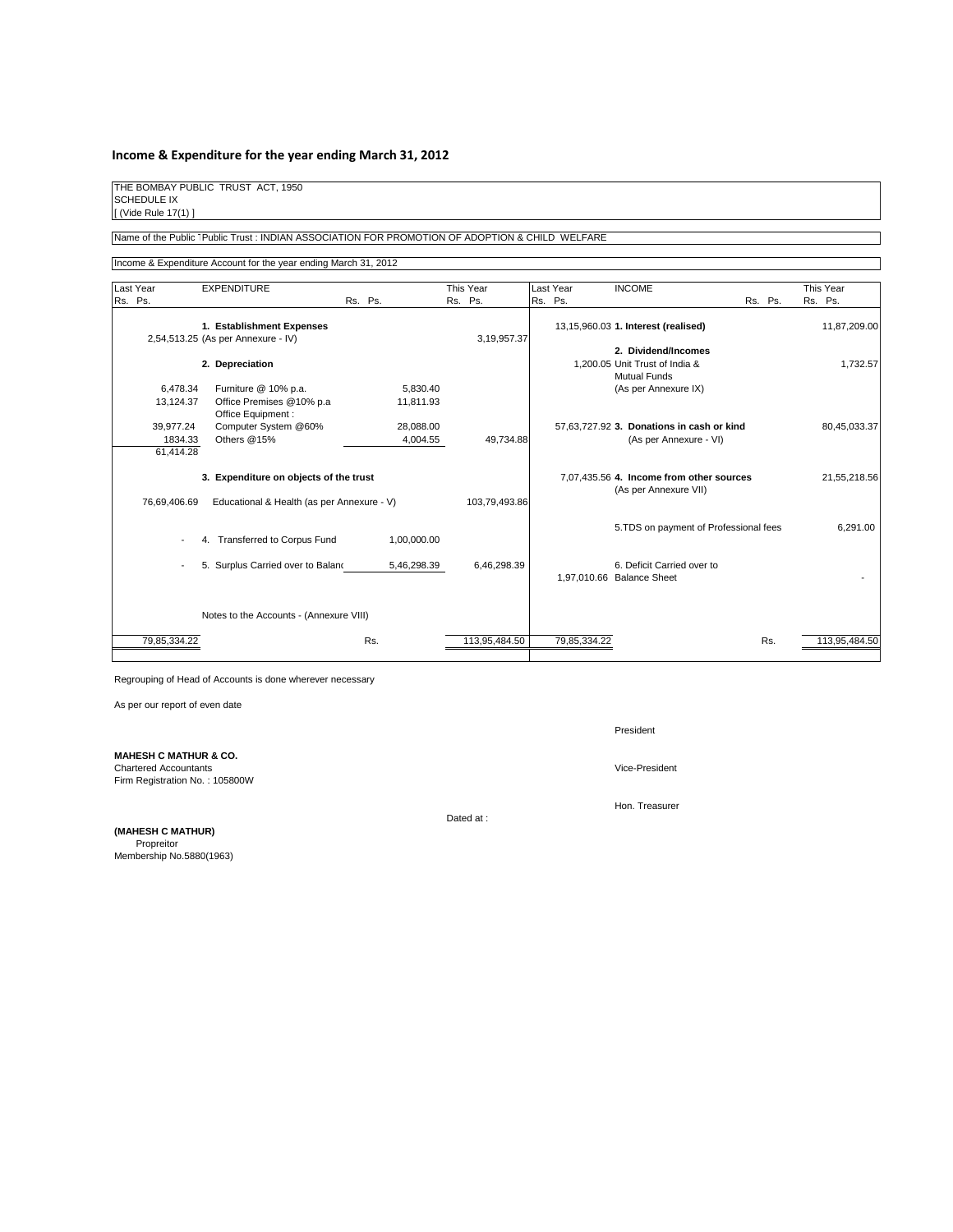#### **EXECUTIVE COMMITTEE MEMBERS**

#### **NAME DESIGNATION**

| Dr. (Mrs.) Nilima Mehta | President      |
|-------------------------|----------------|
| Mrs. Najma Goriawalla   | Vice President |
| Mrs. Hansa Apparao      | Hon. Secretary |
| Ms. Ashraf Macchiwalla  | Hon. Treasurer |
| Mrs. Kaumudi Telang     | Member         |
| Mrs. Anjali Gokarn      | Member         |
| Mrs. Veera Rao          | Member         |
| Mrs. Dolon Ghosh        | Member         |
| Mrs. Vandana Dalal      | Member         |
| Ms. Smita Zankar        | Member         |
| Mr. S. Vaidyanathan     | Member         |

**Note** : Executive Committee Members do not receive any remuneration. None of the Board Members are related to each other. Number of meetings held : Executive Committee – 4 General Body - 1 Minutes documented and circulated.

#### **VISITING HONORARIES \*** :

Dr. Prashant Shah Psychiatrist Dr. (Ms.) Hutoshi Bana Occupational Therapist Ms. Nanda Purohit Psychologist Ms. Shakti Poddar Counseller ( \*Honorarium paid per session)

#### **IAPA TEAM** :

Ms. Sarita Shankaran Programme Manager Ms. Lakshmi Swaminathan Sr. Project Officer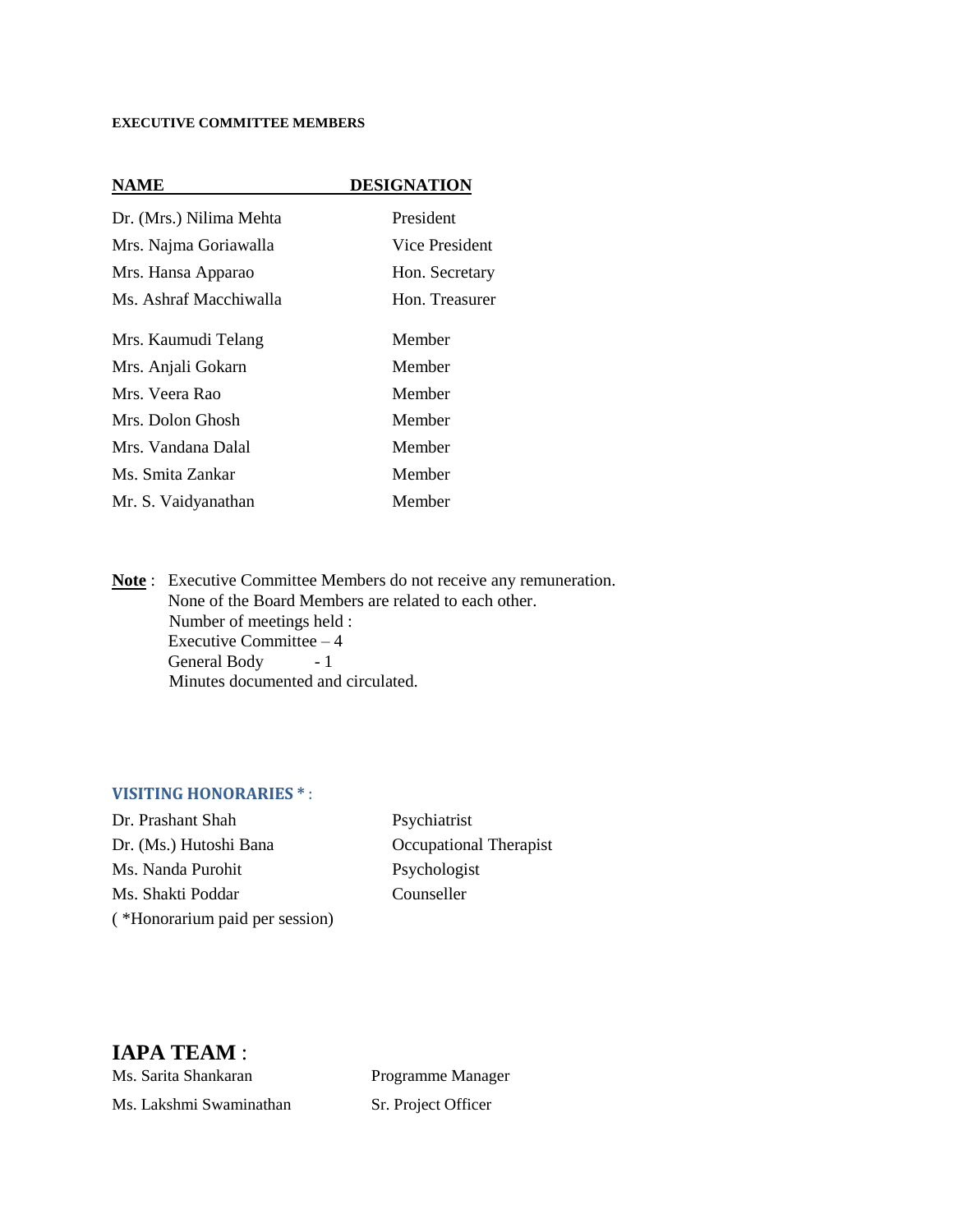| Ms. Savita Nagpurkar  | $Adoption - In - Charge$    |
|-----------------------|-----------------------------|
| Ms. Laxmi Nair        | Sr. Project Officer         |
| Ms. Megha Chitanand   | Project Officer             |
| Ms. Meherangiz Baria  | Project Officer (part-time) |
| Ms. Shilpa Rane       | Project Officer             |
| Ms. Rupali Suralkar   | Project Officer             |
| Ms. Nilima Zanjad     | Project Officer             |
| Ms. Ashwini Yadav     | Project Officer             |
| Ms. Bharati Kedar     | Project Officer             |
| Ms. Jayashree Gole    | <b>Social Worker</b>        |
| Ms. Anita Chiplunkar  | Social Worker               |
| Ms. Kanchan Sonawane  | Social Worker               |
| Ms. Yasmin Khan       | Accountant                  |
| Ms. Yogita Lavekar    | <b>Account Assistant</b>    |
| Ms. Karuna Sawant     | <b>Account Assistant</b>    |
| Ms. Dulcine Irani     | <b>Office Administrator</b> |
| Ms. Vasudha Padwal    | <b>Office Administrator</b> |
| Ms. Sonali Pupala     | <b>Computer Operator</b>    |
| Mr. Sunil Talegaonkar | Sr. Office Assistant        |
| Mr. Sudhir Navghare   | <b>Office Assistant</b>     |
| Mr. Sunil More        | <b>Office Assistant</b>     |
| Mr. Vishal Ambrale    | Office Assistant            |

#### **ASMITA TEAM \*\***

Mrs. Sangita Puranik (Co-ordinator) **Teachers** : Ms. Vaishali Swami Mrs. Sharmila Shirdhankar Ms. Chhaya Chorge Ms. Ragini Gawade Mrs. Prerena Poojari Ms. Mahadevi Kamble (Assistant) (\*\*honorarium paid)

#### **FLYING HIGH TEAM \*\*\***